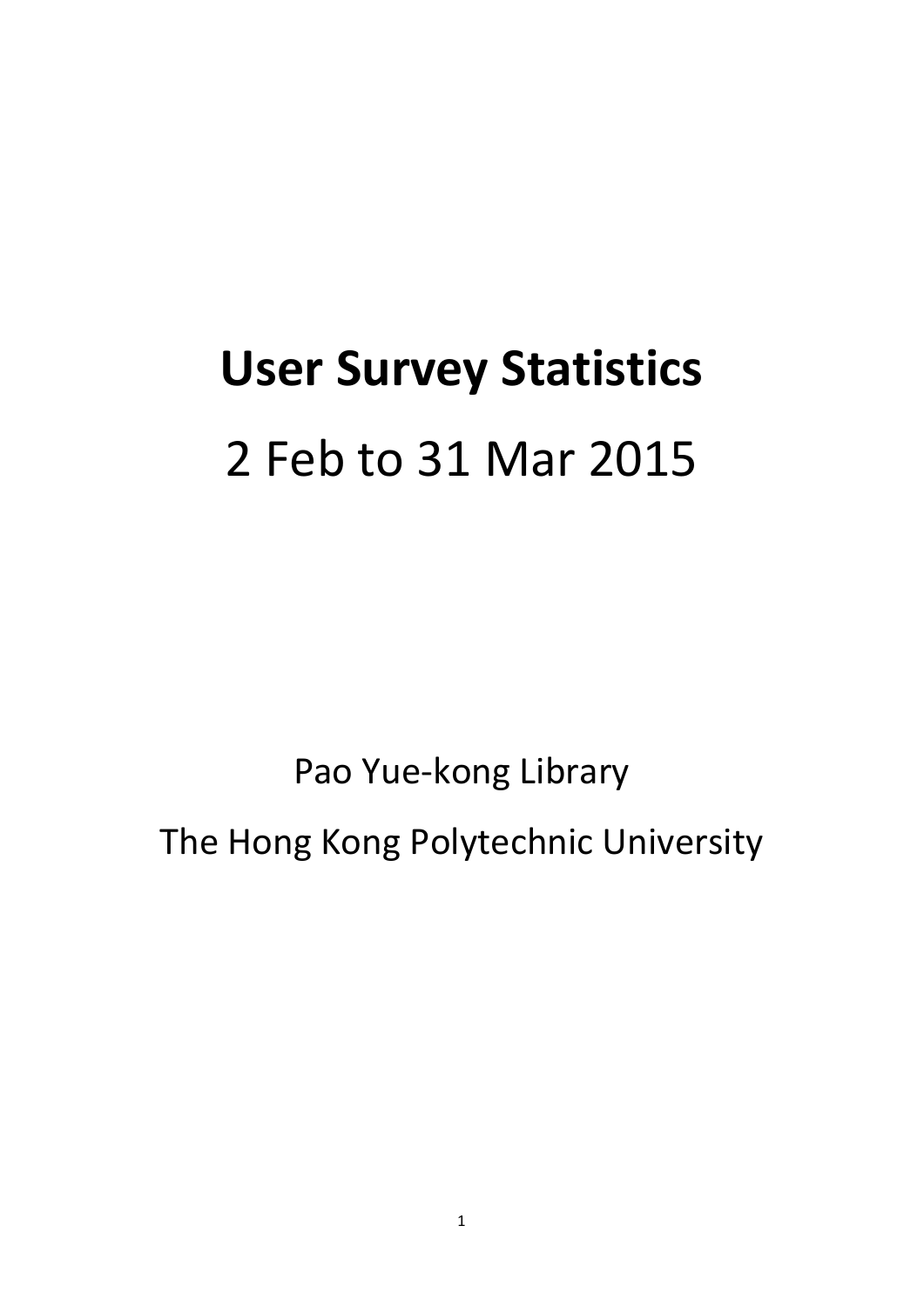# **Profile of Respondents**

#### **Respondents by Type**

|               | No. of             |         | <b>Population</b> | Response |
|---------------|--------------------|---------|-------------------|----------|
| Type          | <b>Respondents</b> | %       | <b>Size</b>       | Rate     |
| UG            | 2,172              | 58.99%  | 21,989            | 9.88%    |
| PG            | 876                | 23.79%  | 10,265            | 8.53%    |
| Aca/Res Staff | 320                | 8.69%   | 3,236             | 9.89%    |
| GG Staff      | 278                | 7.55%   | 2,367             | 11.74%   |
| Others        | 36                 | 0.98%   |                   |          |
| <b>Total</b>  | 3,682              | 100.00% |                   |          |



#### **Respondents by Faculty**

|                |                    |         |                | UG&PG             |                 |
|----------------|--------------------|---------|----------------|-------------------|-----------------|
|                |                    |         | No. of         | <b>Population</b> | UG&PG           |
|                | No. of             |         | <b>UG&amp;</b> | <b>Size</b>       | <b>Response</b> |
| <b>Faculty</b> | <b>Respondents</b> | %       | PG             | (14/15)           | Rate            |
| <b>FHSS</b>    | 730                | 21.53%  | 645            | 6,446             | 10.01%          |
| <b>FENG</b>    | 680                | 20.06%  | 624            | 6,907             | 9.03%           |
| FB             | 555                | 16.37%  | 512            | 4,979             | 10.28%          |
| <b>FAST</b>    | 426                | 12.57%  | 376            | 4,091             | 9.19%           |
| <b>FCE</b>     | 419                | 12.36%  | 385            | 4,637             | 8.30%           |
| FH             | 324                | 9.56%   | 271            | 1,886             | 14.37%          |
| <b>SHTM</b>    | 147                | 4.34%   | 132            | 1,955             | 6.75%           |
| <b>SD</b>      | 109                | 3.22%   | 100            | 1,353             | 7.39%           |
| Total          | 3,390              | 100.00% | 3,045          | 32,254            | 9.44%           |



#### **PolyU Student Respondents by Mode of Study**

|              | No. of             |         | Population   | Response |
|--------------|--------------------|---------|--------------|----------|
| <b>Mode</b>  | <b>Respondents</b> | %       | Size (14/15) | Rate     |
| Full-time    | 2,455              | 80.54%  | 21,936       | 11.19%   |
| Part-time    | 593                | 19.46%  | 10,318       | 5.75%    |
| <b>Total</b> | 3,048              | 100.00% | 32,254       | 9.45%    |

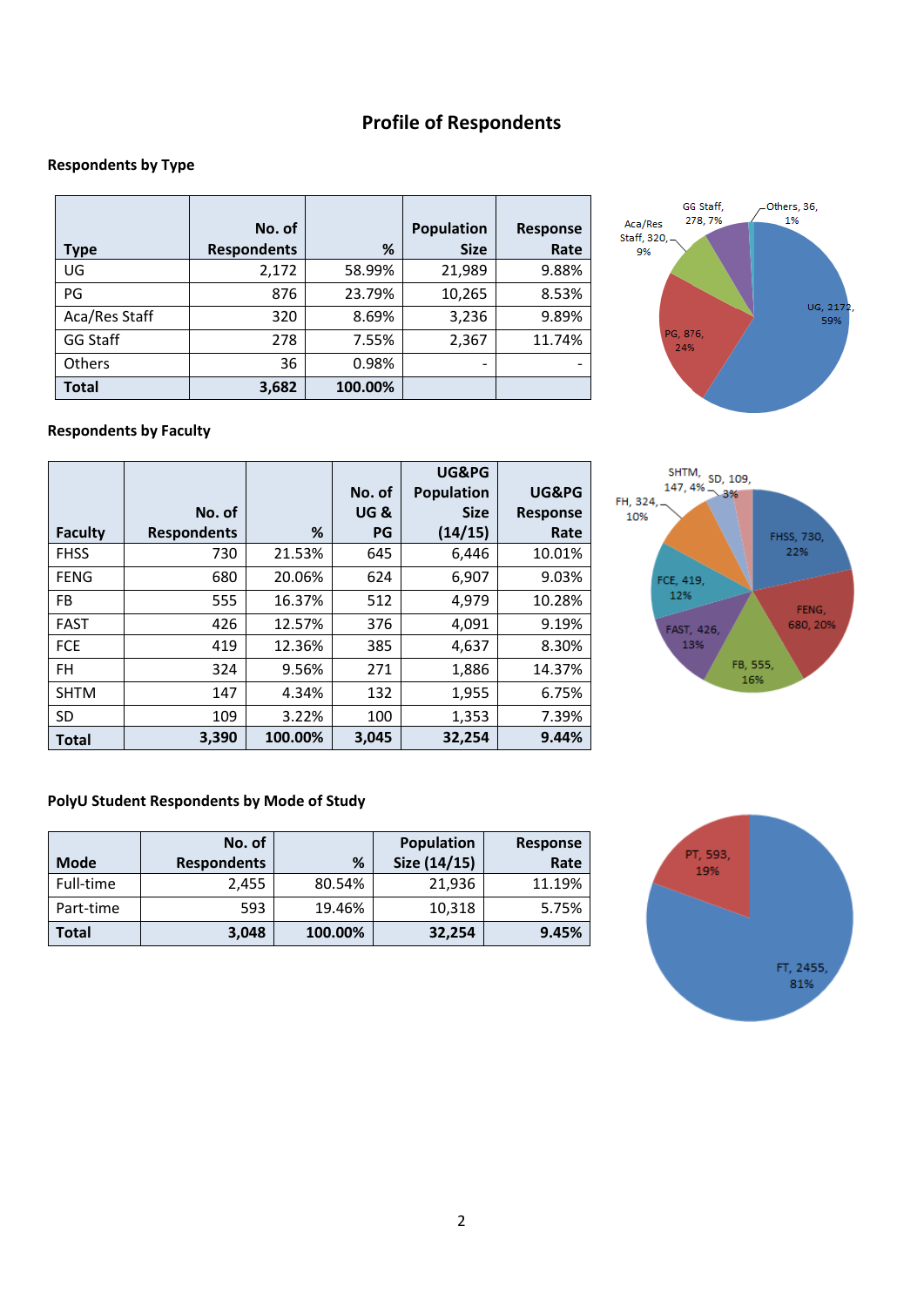#### **No. of Respondents by Academic Department No. of Respondents by Non‐Academic Department**

| Dept        | No.  | ℅      |
|-------------|------|--------|
| FB          | 383  | 11.04% |
| SN          | 243  | 7.00%  |
| <b>APSS</b> | 202  | 5.82%  |
| ITC         | 177  | 5.10%  |
| COMP        | 165  | 4.76%  |
| CBS         | 155  | 4.47%  |
| <b>SHTM</b> | 147  | 4.24%  |
| ABCT        | 147  | 4.24%  |
| BRE         | 129  | 3.72%  |
| <b>RS</b>   | 121  | 3.49%  |
| ISE         | 119  | 3.43%  |
| FENG        | 117  | 3.37%  |
| <b>CEE</b>  | 116  | 3.34%  |
| SD          | 109  | 3.14%  |
| EIE         | 101  | 2.91%  |
| AF          | 89   | 2.57%  |
| HTI         | 88   | 2.54%  |
| EЕ          | 81   | 2.33%  |
| ENGL        | 81   | 2.33%  |
| AMA         | 71   | 2.05%  |
| ME          | 64   | 1.84%  |
| FCE         | 64   | 1.84%  |
| BSE         | 61   | 1.76%  |
| нксс        | 60   | 1.73%  |
| LMS         | 49   | 1.41%  |
| LSGI        | 49   | 1.41%  |
| CC          | 38   | 1.10%  |
| SO          | 38   | 1.10%  |
| FHSS        | 38   | 1.10%  |
| MM          | 34   | 0.98%  |
| BME         | 33   | 0.95%  |
| FH          | 29   | 0.84%  |
| АP          | 25   | 0.72%  |
| ELC         | 17   | 0.49%  |
| <b>CPCE</b> | 11   | 0.32%  |
| <b>SPD</b>  | 8    | 0.23%  |
| FAST        | 6    | 0.17%  |
| GEC         | 3    | 0.09%  |
| сінк        | 1    | 0.03%  |
| Total       | 3469 | 100.%  |

| <b>CIHK</b> |   |
|-------------|---|
| GEC         |   |
| FAST        |   |
| <b>SPD</b>  |   |
| <b>CPCE</b> |   |
| ELC         |   |
| AP          |   |
| FH          |   |
| <b>BME</b>  |   |
| <b>MM</b>   |   |
| FHSS        |   |
| SO          |   |
| CC          |   |
| LSGI        |   |
| LMS         |   |
| <b>HKCC</b> |   |
| <b>BSE</b>  |   |
| FCE         |   |
| ME          |   |
| AMA         |   |
| ENGL        |   |
| EE          |   |
| HTI         |   |
| AF          |   |
| EIE         |   |
| SD          |   |
| <b>CEE</b>  |   |
| <b>FENG</b> |   |
| <b>ISE</b>  |   |
| <b>RS</b>   |   |
| <b>BRE</b>  |   |
| <b>ABCT</b> |   |
| SHTM        |   |
| CBS         |   |
| COMP        |   |
| <b>ITC</b>  |   |
| APSS        |   |
| <b>SN</b>   |   |
| FB          |   |
|             | C |
|             |   |

| <b>Dept</b>  | No.            | %      |
|--------------|----------------|--------|
| AS           | 32             | 16.16% |
| <b>ITS</b>   | 21             | 10.61% |
| FO           | 18             | 9.09%  |
| EDC          | 13             | 6.57%  |
| IC           | 13             | 6.57%  |
| <b>IFE</b>   | 11             | 5.56%  |
| LIB          | 10             | 5.05%  |
| SAO          | 10             | 5.05%  |
| <b>RO</b>    | 9              | 4.55%  |
| <b>CPA</b>   | 7              | 3.54%  |
| <b>FMO</b>   | 6              | 3.03%  |
| AADO         | 6              | 3.03%  |
| <b>HRO</b>   | 5              | 2.53%  |
| CDO          | 4              | 2.02%  |
| P            | 3              | 1.52%  |
| <b>HSEO</b>  | 3              | 1.52%  |
| <b>RITA</b>  | 3              | 1.52%  |
| <b>IAO</b>   | 3              | 1.52%  |
| <b>IAEE</b>  | 3              | 1.52%  |
| <b>RISU</b>  | $\overline{2}$ | 1.01%  |
| CMAO         | $\overline{2}$ | 1.01%  |
| CAPS         | 2              | 1.01%  |
| OUS          | $\overline{2}$ | 1.01%  |
| <b>CPEO</b>  | 1              | 0.51%  |
| <b>MEDC</b>  | 1              | 0.51%  |
| <b>PTEC</b>  | 1              | 0.51%  |
| CAF          | 1              | 0.51%  |
| <b>UHS</b>   | $\mathbf 1$    | 0.51%  |
| OGUR         | 1              | 0.51%  |
| CBC          | 1              | 0.51%  |
| OSL          | 1              | 0.51%  |
| <b>MISS</b>  | 1              | 0.51%  |
| <b>ITDO</b>  | 1              | 0.51%  |
| <b>Total</b> | 162            | 100.%  |

40

0 500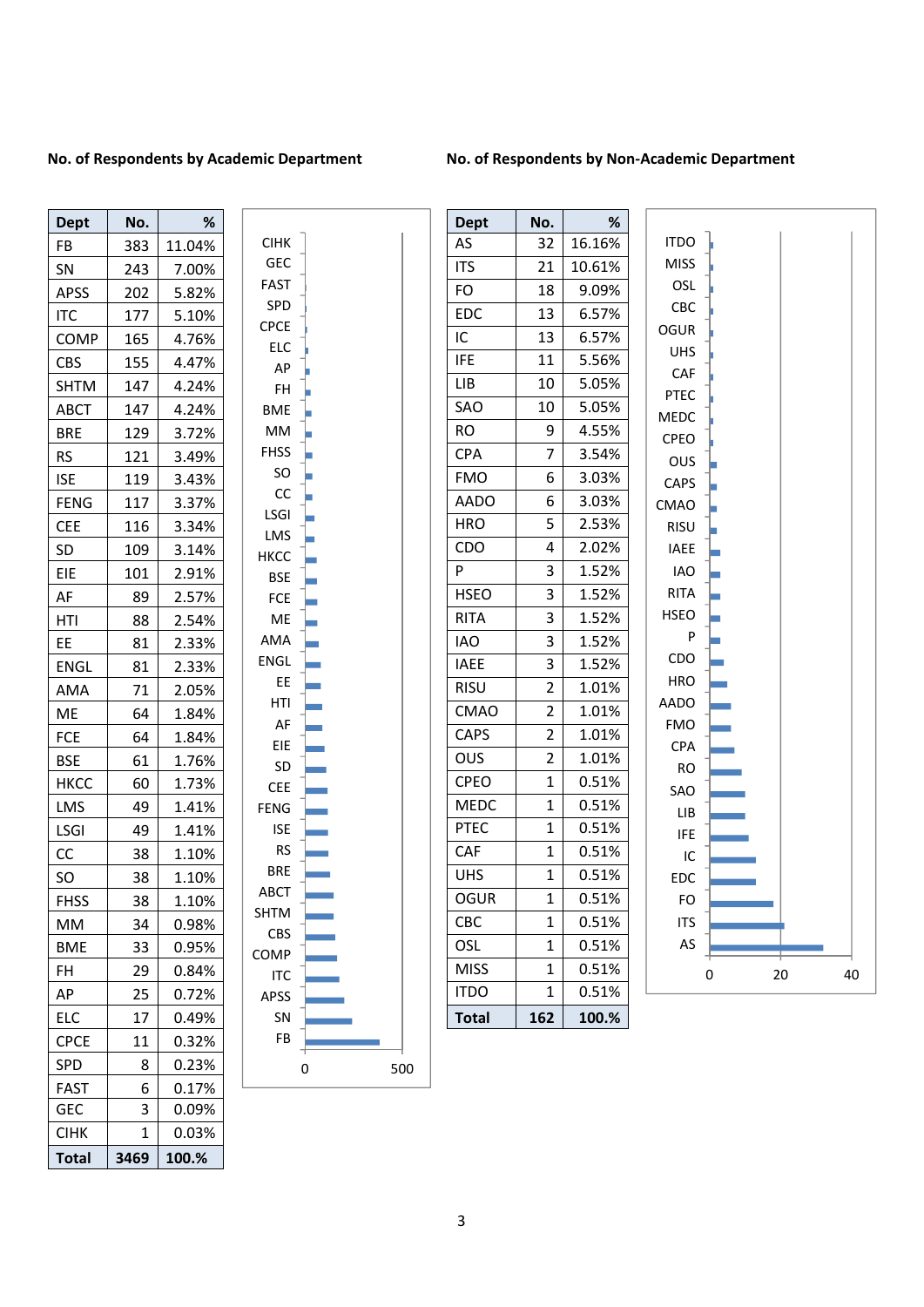# **Overall Satisfaction**

#### **Overall Satisfaction ‐ Rating By User Type**

|                 | UG   |        | PG  |        | Aca/Res |        | GG    |         | Others |        | Total |        |
|-----------------|------|--------|-----|--------|---------|--------|-------|---------|--------|--------|-------|--------|
|                 |      |        |     |        | Staff   |        | Staff |         |        |        |       |        |
| <b>Rating</b>   | No.  | %      | No. | %      | No.     | %      | No.   | %       | No.    | %      | No.   | %      |
| 5               | 322  | 14.83% | 257 | 29.34% | 92      | 28.75% | 47    | 16.91%  | 5      | 13.89% | 723   | 19.64% |
| 4               | 1508 | 69.43% | 534 | 60.96% | 198     | 61.88% | 197   | 70.86%  | 23     | 63.89% | 2460  | 66.81% |
| 3               | 316  | 14.55% | 71  | 8.11%  | 24      | 7.50%  | 34    | 12.23%  | ⇁      | 19.44% | 452   | 12.28% |
| <b>Subtotal</b> | 2146 | 98.80% | 862 | 98.40% | 314     | 98.13% | 278   | 100.00% | 35     | 97.22% | 3635  | 98.72% |
| $\overline{2}$  | 24   | 1.10%  | 14  | 1.60%  | 4       | 1.25%  |       | 0.00%   |        | 2.78%  | 43    | 1.17%  |
|                 |      | 0.09%  |     | 0.00%  | 2       | 0.63%  |       | 0.00%   |        | 0.00%  | 4     | 0.11%  |
| <b>Total</b>    | 2172 | 100%   | 876 | 100%   | 320     | 100%   | 278   | 100%    | 36     | 100%   | 3682  | 100%   |



#### **Comparison of Overall Satisfaction 2014 and 2015**

| <b>Type</b>        | 2015 | 2014 | <b>Y-to-Y Change</b> |
|--------------------|------|------|----------------------|
| UG                 | 3.98 | 3.98 | 0.00%                |
| PG                 | 4.18 | 4.27 | $-2.11%$             |
| Aca/Res Staff      | 4.17 | 4.13 | 0.97%                |
| GG Staff           | 4.05 | 4.05 | 0.00%                |
| <b>Others</b>      | 3.89 | 3.98 | $-2.26%$             |
| <b>Grand Total</b> | 4.05 | 4.05 | 0.00%                |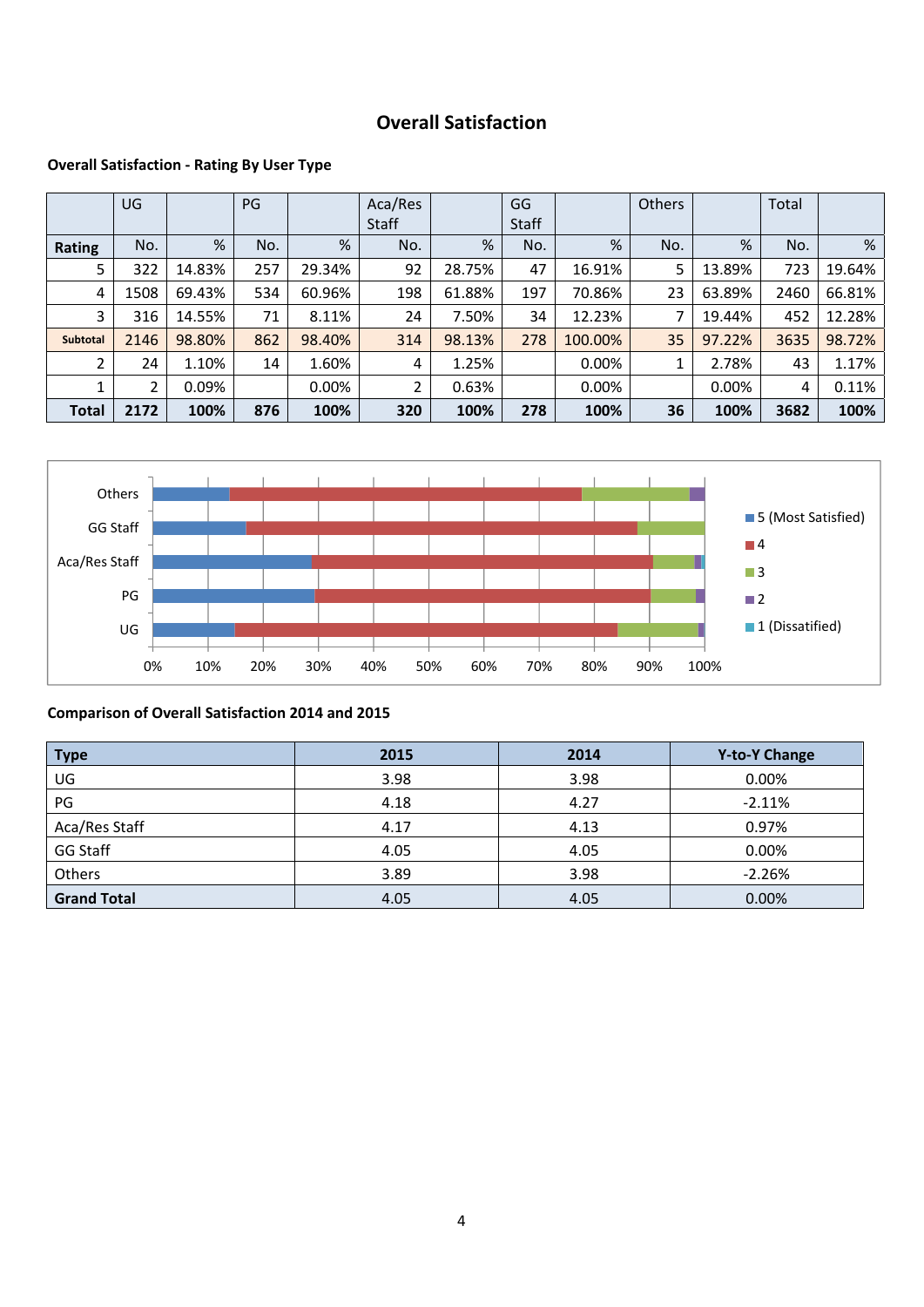#### **Overall Satisfaction by Faculty**

| <b>Faculty</b> | <b>No. of Respondents</b> | %       | <b>Average Satisfaction</b> |
|----------------|---------------------------|---------|-----------------------------|
| <b>FAST</b>    | 426                       | 12.57%  | 4.11                        |
| FB             | 555                       | 16.37%  | 4.02                        |
| <b>FCE</b>     | 419                       | 12.36%  | 4.12                        |
| <b>FENG</b>    | 680                       | 20.06%  | 4.09                        |
| FH             | 324                       | 9.56%   | 4.04                        |
| <b>FHSS</b>    | 730                       | 21.53%  | 3.97                        |
| SD             | 109                       | 3.22%   | 3.93                        |
| <b>SHTM</b>    | 147                       | 4.34%   | 4.07                        |
| <b>Total</b>   | 3,390                     | 100.00% | 4.05                        |

\* Top 2 are highlighted in Green, while bottom 2 in Brown

#### **Overall Satisfaction by Department**

| <b>Dept</b> | No. of             | %     | Average             | <b>Dept</b>  | No. of             |
|-------------|--------------------|-------|---------------------|--------------|--------------------|
|             | <b>Respondents</b> |       | <b>Satisfaction</b> |              | <b>Respondents</b> |
| <b>GEC</b>  | 3                  | 0.09% | 4.33                | <b>FHSS</b>  | 38                 |
| AMA         | 71                 | 2.05% | 4.27                | AP           | 25                 |
| <b>CPCE</b> | 11                 | 0.32% | 4.18                | FB           | 383                |
| <b>ELC</b>  | 17                 | 0.49% | 4.18                | SN           | 243                |
| <b>FCE</b>  | 64                 | 1.84% | 4.17                | CC           | 38                 |
| <b>EIE</b>  | 101                | 2.91% | 4.16                | <b>FAST</b>  | $\boldsymbol{6}$   |
| <b>BME</b>  | 33                 | 0.95% | 4.15                | <b>HKCC</b>  | 60                 |
| MM          | 34                 | 0.98% | 4.15                | <b>CIHK</b>  | $\mathbf{1}$       |
| <b>BSE</b>  | 61                 | 1.76% | 4.13                | <b>ENGL</b>  | 81                 |
| <b>BRE</b>  | 129                | 3.72% | 4.12                | EE           | 81                 |
| <b>LSGI</b> | 49                 | 1.41% | 4.12                | <b>APSS</b>  | 202                |
| <b>FENG</b> | 117                | 3.37% | 4.11                | HTI          | 88                 |
| LMS         | 49                 | 1.41% | 4.10                | AF           | 89                 |
| <b>ISE</b>  | 119                | 3.43% | 4.09                | SD           | 109                |
| <b>ABCT</b> | 147                | 4.24% | 4.09                | FH           | 29                 |
| <b>CEE</b>  | 116                | 3.34% | 4.09                | <b>RS</b>    | 121                |
| <b>ITC</b>  | 177                | 5.10% | 4.08                | SO           | 38                 |
| ME          | 64                 | 1.84% | 4.08                | SPD          | 8                  |
| <b>CBS</b>  | 155                | 4.47% | 4.08                |              |                    |
| <b>SHTM</b> | 147                | 4.24% | 4.07                |              |                    |
| COMP        | 165                | 4.76% | 4.05                | <b>Total</b> | 3469               |

| <b>Dept</b>      | No. of             | %     | Average             | <b>Dept</b>  | No. of             | %       | <b>Average</b>      |
|------------------|--------------------|-------|---------------------|--------------|--------------------|---------|---------------------|
|                  | <b>Respondents</b> |       | <b>Satisfaction</b> |              | <b>Respondents</b> |         | <b>Satisfaction</b> |
| <b>GEC</b>       | 3                  | 0.09% | 4.33                | <b>FHSS</b>  | 38                 | 1.10%   | 4.05                |
| AMA              | 71                 | 2.05% | 4.27                | AP           | 25                 | 0.72%   | 4.04                |
| <b>CPCE</b>      | 11                 | 0.32% | 4.18                | FB           | 383                | 11.04%  | 4.01                |
| $\overline{EIC}$ | 17                 | 0.49% | 4.18                | SN           | 243                | 7.00%   | 4.01                |
| FCE              | 64                 | 1.84% | 4.17                | cc           | 38                 | 1.10%   | 4.00                |
| EIE              | 101                | 2.91% | 4.16                | <b>FAST</b>  | 6                  | 0.17%   | 4.00                |
| <b>BME</b>       | 33                 | 0.95% | 4.15                | <b>HKCC</b>  | 60                 | 1.73%   | 4.00                |
| MM               | 34                 | 0.98% | 4.15                | <b>CIHK</b>  | 1                  | 0.03%   | 4.00                |
| <b>BSE</b>       | 61                 | 1.76% | 4.13                | <b>ENGL</b>  | 81                 | 2.33%   | 4.00                |
| <b>BRE</b>       | 129                | 3.72% | 4.12                | EE.          | 81                 | 2.33%   | 3.99                |
| LSGI             | 49                 | 1.41% | 4.12                | <b>APSS</b>  | 202                | 5.82%   | 3.98                |
| <b>FENG</b>      | 117                | 3.37% | 4.11                | HTI          | 88                 | 2.54%   | 3.97                |
| LMS              | 49                 | 1.41% | 4.10                | AF           | 89                 | 2.57%   | 3.96                |
| <b>ISE</b>       | 119                | 3.43% | 4.09                | <b>SD</b>    | 109                | 3.14%   | 3.93                |
| ABCT             | 147                | 4.24% | 4.09                | <b>FH</b>    | 29                 | 0.84%   | 3.90                |
| <b>CEE</b>       | 116                | 3.34% | 4.09                | <b>RS</b>    | 121                | 3.49%   | 3.88                |
| <b>ITC</b>       | 177                | 5.10% | 4.08                | SO.          | 38                 | 1.10%   | 3.82                |
| ME               | 64                 | 1.84% | 4.08                | SPD          | 8                  | 0.23%   | 3.75                |
| CBS              | 155                | 4.47% | 4.08                |              |                    |         |                     |
| <b>SHTM</b>      | 147                | 4.24% | 4.07                |              |                    |         |                     |
| COMP             | 165                | 4.76% | 4.05                | <b>Total</b> | 3469               | 100.00% | 4.05                |

#### **Overall Satisfaction by Mode of Study**

| <b>Study Mode</b> | <b>No. of Respondents</b> | %       | <b>Average Satisfaction</b> |
|-------------------|---------------------------|---------|-----------------------------|
| Full-time         | 2,455                     | 80.54%  | 4.04                        |
| Part-time         | 593                       | 19.46%  | 4.00                        |
| <b>Total</b>      | 3,048                     | 100.00% | 4.04                        |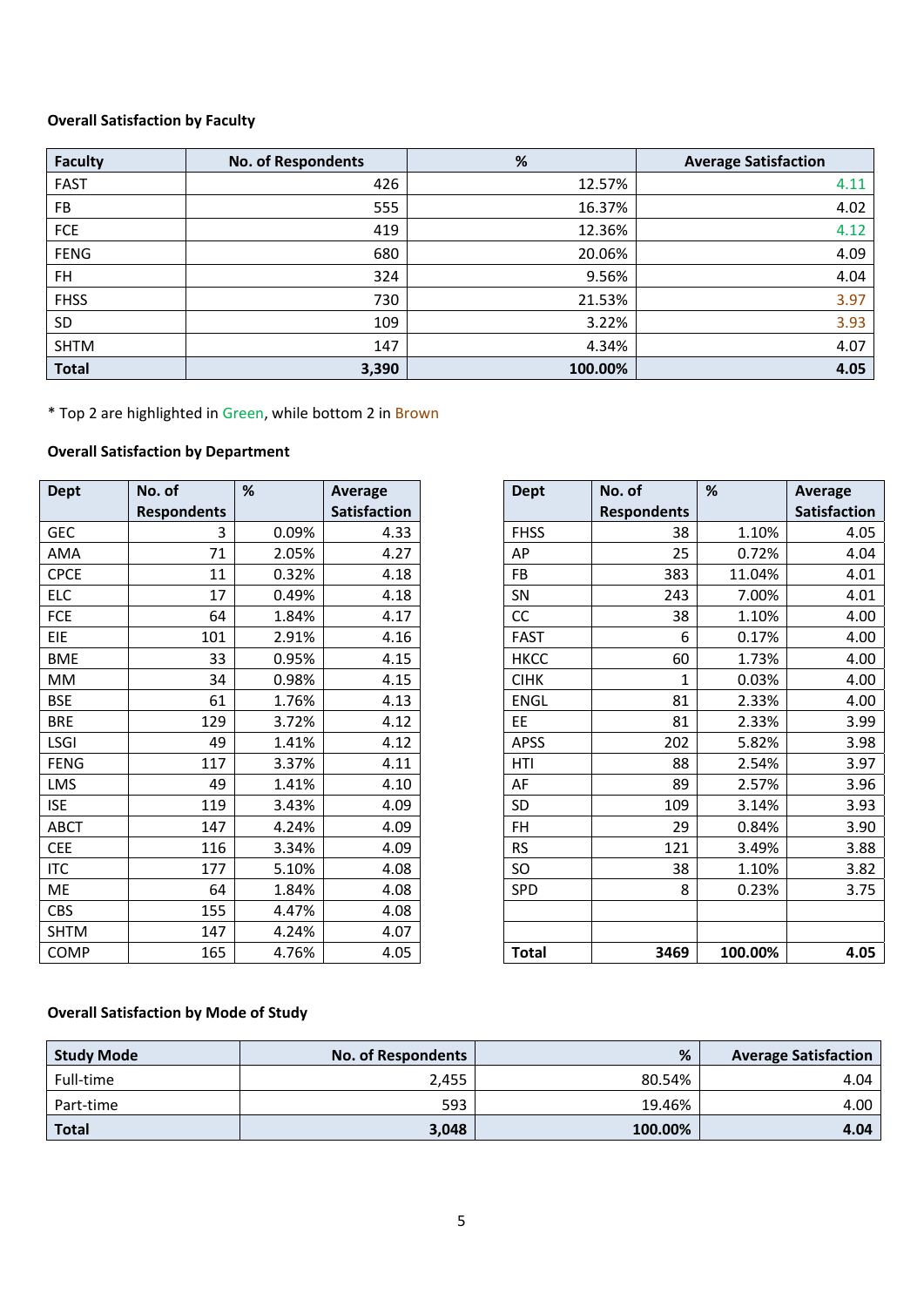# **Frequency of Library Use**

#### **In‐person Visit to the Library by User Type**

| <b>Frequency</b> | UG     | <b>PG</b> | <b>Aca/Res Staff</b> | <b>GG Staff</b> | <b>Others</b> | <b>Total</b> |
|------------------|--------|-----------|----------------------|-----------------|---------------|--------------|
| Daily            | 13.72% | 18.49%    | 4.69%                | 3.96%           | 11.11%        | 13.31%       |
| Week             | 54.56% | 36.42%    | 25.31%               | 15.47%          | 41.67%        | 44.62%       |
| <b>Subtotal</b>  | 68.28% | 54.91%    | 30.00%               | 19.42%          | 52.78%        | 57.93%       |
| Month            | 22.79% | 27.51%    | 37.50%               | 33.81%          | 38.89%        | 26.18%       |
| Semester         | 6.95%  | 15.41%    | 26.25%               | 26.62%          | 8.33%         | 12.14%       |
| Seldom           | 1.98%  | 2.17%     | 6.25%                | 20.14%          | 0.00%         | 3.75%        |

#### **In‐person Visit to the Library by Faculty**

| <b>Frequency</b> | <b>FAST</b> | <b>FB</b> | <b>FCE</b> | <b>FENG</b> | <b>FH</b> | <b>FHSS</b> | <b>SD</b> | <b>SHTM</b> | <b>Total</b> |
|------------------|-------------|-----------|------------|-------------|-----------|-------------|-----------|-------------|--------------|
| Daily            | 15.26%      | 22.70%    | 13.13%     | 11.76%      | 18.52%    | 9.73%       | 5.50%     | 6.12%       | 13.92%       |
| Week             | 52.11%      | 47.93%    | 39.38%     | 46.32%      | 40.43%    | 50.68%      | 40.37%    | 50.34%      | 46.81%       |
| <b>Subtotal</b>  | 67.37%      | 70.63%    | 52.51%     | 58.09%      | 58.95%    | 60.41%      | 45.87%    | 56.46%      | 60.74%       |
| Month            | 20.89%      | 18.92%    | 32.46%     | 25.15%      | 24.69%    | 28.22%      | 36.70%    | 28.57%      | 25.63%       |
| Semester         | 9.15%       | 7.93%     | 11.22%     | 12.94%      | 13.27%    | 9.59%       | 14.68%    | 12.24%      | 10.77%       |
| Seldom           | 2.58%       | 2.52%     | 3.82%      | 3.82%       | 3.09%     | 1.78%       | 2.75%     | 2.72%       | 2.86%        |

#### **Online Access to Library Resources by User Type**

| <b>Frequency</b> | UG     | <b>PG</b> | <b>Aca/Res Staff</b> | <b>GG Staff</b> | <b>Others</b> | <b>Total</b> |
|------------------|--------|-----------|----------------------|-----------------|---------------|--------------|
| Daily            | 5.94%  | 20.55%    | 17.19%               | 5.40%           | 8.33%         | 10.37%       |
| Week             | 41.57% | 42.01%    | 42.19%               | 16.55%          | 25.00%        | 39.68%       |
| <b>Subtotal</b>  | 47.51% | 62.56%    | 59.38%               | 21.94%          | 33.33%        | 50.05%       |
| Month            | 34.90% | 23.63%    | 23.44%               | 33.09%          | 33.33%        | 31.07%       |
| Semester         | 13.40% | 10.73%    | 12.50%               | 17.63%          | 16.67%        | 13.04%       |
| Seldom           | 4.19%  | 3.08%     | 4.69%                | 27.34%          | 16.67%        | 5.84%        |

#### **Online Access to Library Resources by Faculty**

| <b>Frequency</b> | <b>FAST</b> | <b>FB</b> | <b>FCE</b> | <b>FENG</b> | <b>FH</b> | <b>FHSS</b> | <b>SD</b> | <b>SHTM</b> | <b>Total</b> |
|------------------|-------------|-----------|------------|-------------|-----------|-------------|-----------|-------------|--------------|
| Daily            | 13.38%      | 10.45%    | 11.69%     | 8.97%       | 16.36%    | 10.14%      | 1.83%     | 7.48%       | 10.77%       |
| Week             | 44.37%      | 36.58%    | 42.48%     | 35.44%      | 42.28%    | 47.67%      | 33.03%    | 49.66%      | 41.45%       |
| <b>Subtotal</b>  | 57.75%      | 47.03%    | 54.18%     | 44.41%      | 58.64%    | 57.81%      | 34.86%    | 57.14%      | 52.21%       |
| Month            | 26.76%      | 32.07%    | 31.03%     | 34.12%      | 24.69%    | 30.41%      | 44.95%    | 31.29%      | 31.00%       |
| Semester         | 10.80%      | 16.76%    | 11.69%     | 15.00%      | 12.35%    | 9.18%       | 13.76%    | 9.52%       | 12.57%       |
| Seldom           | 4.69%       | 4.14%     | 3.10%      | 6.47%       | 4.32%     | 2.60%       | 6.42%     | 2.04%       | 4.22%        |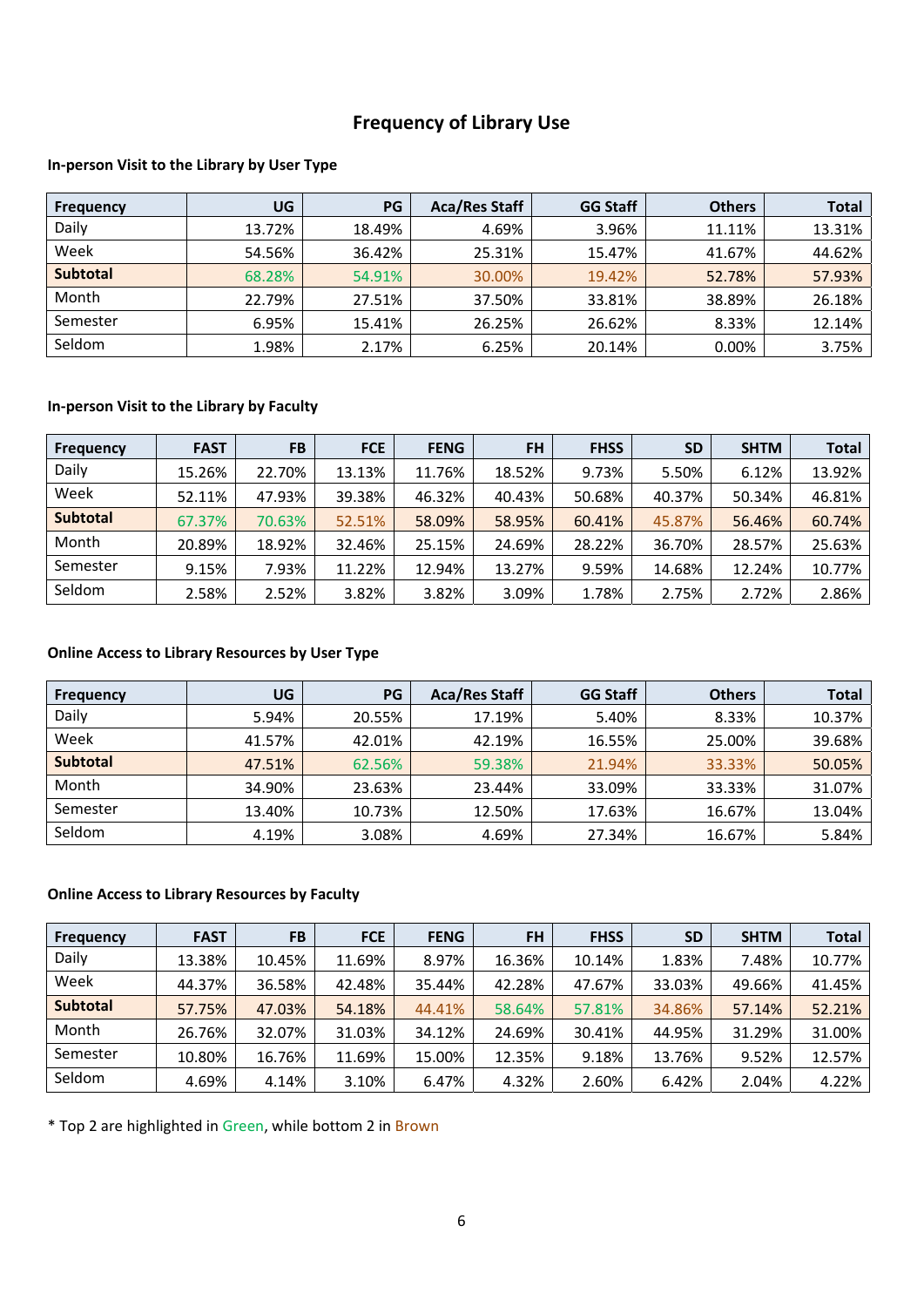#### **Comparison of Library Use between FT and PT Students**

| <b>In-person Visit</b> |           |           |              |                  | <b>Online Access</b> |           |           |        |
|------------------------|-----------|-----------|--------------|------------------|----------------------|-----------|-----------|--------|
| <b>Frequency</b>       | <b>FT</b> | <b>PT</b> | <b>Total</b> | <b>Frequency</b> |                      | <b>FT</b> | <b>PT</b> | Total  |
| Daily                  | 18.09%    | 2.70%     | 15.09%       | Daily            |                      | 11.16%    | 5.90%     | 10.14% |
| Week                   | 53.48%    | 32.21%    | 49.34%       | Week             |                      | 43.71%    | 33.39%    | 41.70% |
| <b>Subtotal</b>        | 71.57%    | 34.91%    | 64.44%       | <b>Subtotal</b>  |                      | 54.87%    | 39.29%    | 51.84% |
| Month                  | 20.73%    | 38.28%    | 24.15%       | Month            |                      | 30.75%    | 35.41%    | 31.66% |
| Semester               | 6.19%     | 22.60%    | 9.38%        | Semester         |                      | 11.00%    | 19.39%    | 12.63% |
| Seldom                 | 1.51%     | 4.22%     | 2.03%        | Seldom           |                      | 3.38%     | 5.90%     | 3.87%  |

| In-person Visit  |           |           |        | <b>Online Access</b> |        |           |              |
|------------------|-----------|-----------|--------|----------------------|--------|-----------|--------------|
| <b>Frequency</b> | <b>FT</b> | <b>PT</b> | Total  | <b>Frequency</b>     | FT     | <b>PT</b> | <b>Total</b> |
| Daily            | 18.09%    | 2.70%     | 15.09% | Daily                | 11.16% | 5.90%     | 10.14%       |
| Week             | 53.48%    | 32.21%    | 49.34% | Week                 | 43.71% | 33.39%    | 41.70%       |
| Subtotal         | 71.57%    | 34.91%    | 64.44% | <b>Subtotal</b>      | 54.87% | 39.29%    | 51.84%       |
| Month            | 20.73%    | 38.28%    | 24.15% | Month                | 30.75% | 35.41%    | 31.66%       |
| Semester         | 6.19%     | 22.60%    | 9.38%  | Semester             | 11.00% | 19.39%    | 12.63%       |
| Seldom           | 1.51%     | 4.22%     | 2.03%  | Seldom               | 3.38%  | 5.90%     | 3.87%        |

#### **Activities in Library**

#### **Library Activities by User Type (in Frequency)**

|                 | Individual<br>study | Borrowing<br><b>or</b><br>returning<br>books | Printing or<br>Photocopyi<br>ng | <b>Using</b><br>Library<br>computers | Group<br>Study or<br>discussion | <b>Using</b><br>databases,<br>e-journals<br>or ebooks | Visiting<br>Library<br>Cafe | Asking<br>Library<br>staff for<br>assistance | <b>Using AV</b><br><b>Materials</b> | Attending<br>Library<br><b>Classes</b> |
|-----------------|---------------------|----------------------------------------------|---------------------------------|--------------------------------------|---------------------------------|-------------------------------------------------------|-----------------------------|----------------------------------------------|-------------------------------------|----------------------------------------|
| UG              | 1463                | 864                                          | 1149                            | 1018                                 | 777                             | 540                                                   | 468                         | 113                                          | 73                                  | 83                                     |
| PG              | 572                 | 452                                          | 319                             | 339                                  | 225                             | 303                                                   | 174                         | 90                                           | 43                                  | 59                                     |
| Aca/Res Staff   | 76                  | 248                                          | 34                              | 40                                   | 4                               | 90                                                    | 60                          | 28                                           | 38                                  | 22                                     |
| <b>GG Staff</b> | 56                  | 187                                          | 15                              | 42                                   |                                 | 47                                                    | 77                          | 22                                           | 56                                  | 8                                      |

\* Top 3 are highlighted in Green

#### **Library Activities by User Type (in Percentage)**

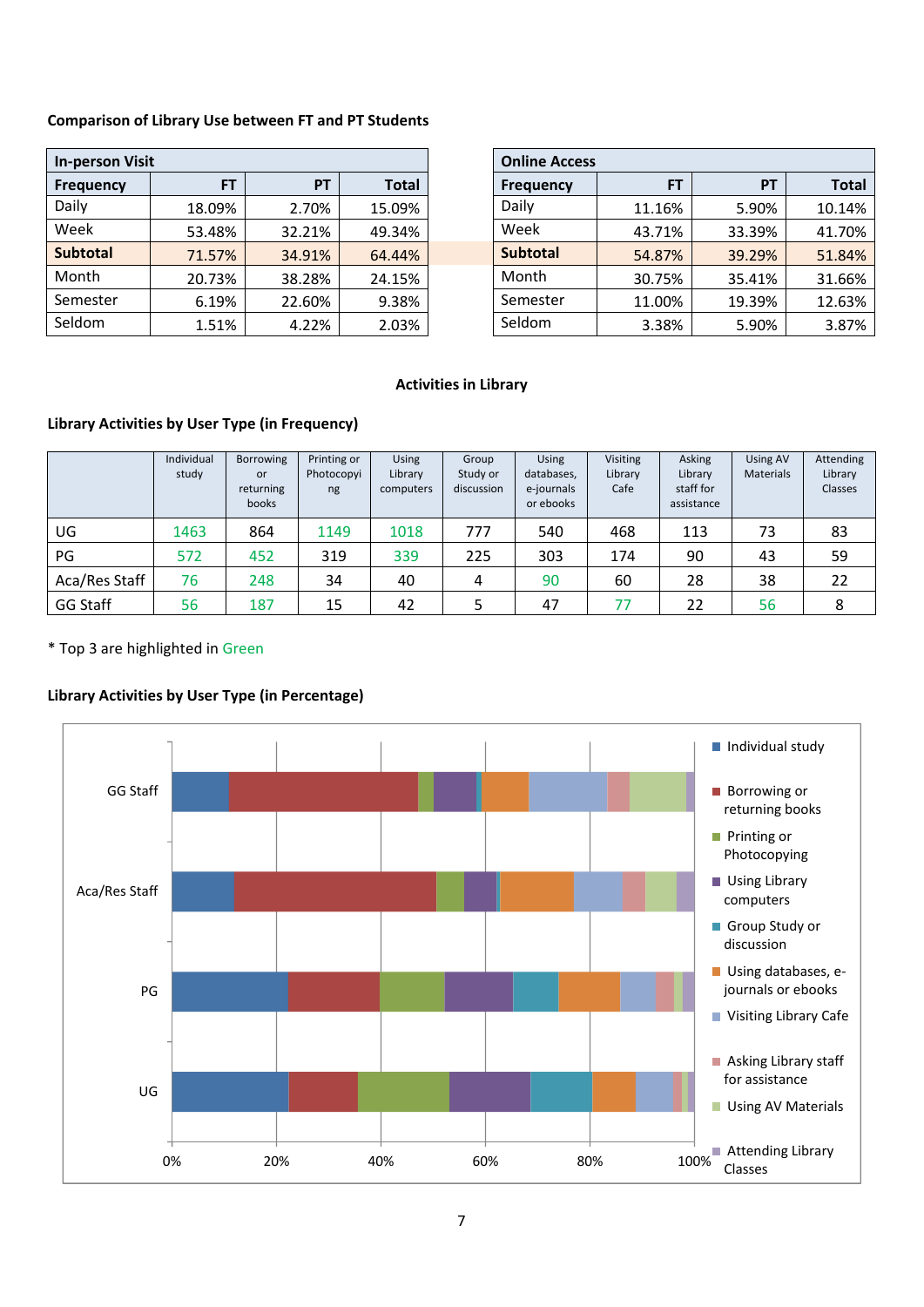# **Importance, Level of Service and Service Gap**

#### **Importance by User Type (On a 5‐point scale, 5 – High, 1 – Low)**

| No. | <b>Service Area</b>                               | Core* | UG   | PG   | Aca/Res<br><b>Staff</b> |
|-----|---------------------------------------------------|-------|------|------|-------------------------|
| 1   | Printed books                                     | 4.23  | 4.19 | 4.32 | 4.38                    |
| 2   | E-books                                           | 4.26  | 4.26 | 4.32 | 4.18                    |
| 3   | Printed journals                                  | 3.63  | 3.65 | 3.65 | 3.55                    |
| 4   | E-journals                                        | 4.42  | 4.39 | 4.51 | 4.70                    |
| 5   | Databases                                         | 4.34  | 4.30 | 4.48 | 4.38                    |
| 6   | <b>AV Materials</b>                               | 3.32  | 3.26 | 3.24 | 3.53                    |
| 7   | Library website enabling me to locate information | 4.30  | 4.26 | 4.39 | 4.42                    |
| 8   | OneSearch (New Library Search Platform)           | 4.35  | 4.38 | 4.40 | 4.25                    |
| 9   | Quiet space for Individual study                  | 4.58  | 4.64 | 4.61 | 4.17                    |
| 10  | Space for group study or projects                 | 4.32  | 4.45 | 4.28 | 3.58                    |
| 11  | A comfortable and inviting environment            | 4.48  | 4.50 | 4.52 | 4.28                    |
| 12  | Computers in the Library                          | 4.27  | 4.33 | 4.28 | 3.96                    |
| 13  | Photocopiers / Printers                           | 4.40  | 4.52 | 4.35 | 3.93                    |
| 14  | Library workshops                                 | 3.30  | 3.06 | 3.71 | 3.67                    |
| 15  | <b>Enquiry Services</b>                           | 3.96  | 3.81 | 4.15 | 4.16                    |
| 16  | IT help services                                  | 3.84  | 3.73 | 4.08 | 3.86                    |
| 17  | <b>HKALL</b>                                      | 4.00  | 3.80 | 4.20 | 4.39                    |
| 18  | Inter-Library Loan & Document Delivery Services   | 4.02  | 3.81 | 4.25 | 4.40                    |
| 19  | Library Staff who are polite and friendly         | 4.36  | 4.31 | 4.46 | 4.45                    |
| 20  | Library Staff who are Knowledgeable and helpful   | 4.35  | 4.28 | 4.45 | 4.52                    |

\* Core Users include UG, PG, Aca/Res Staff and GG Staff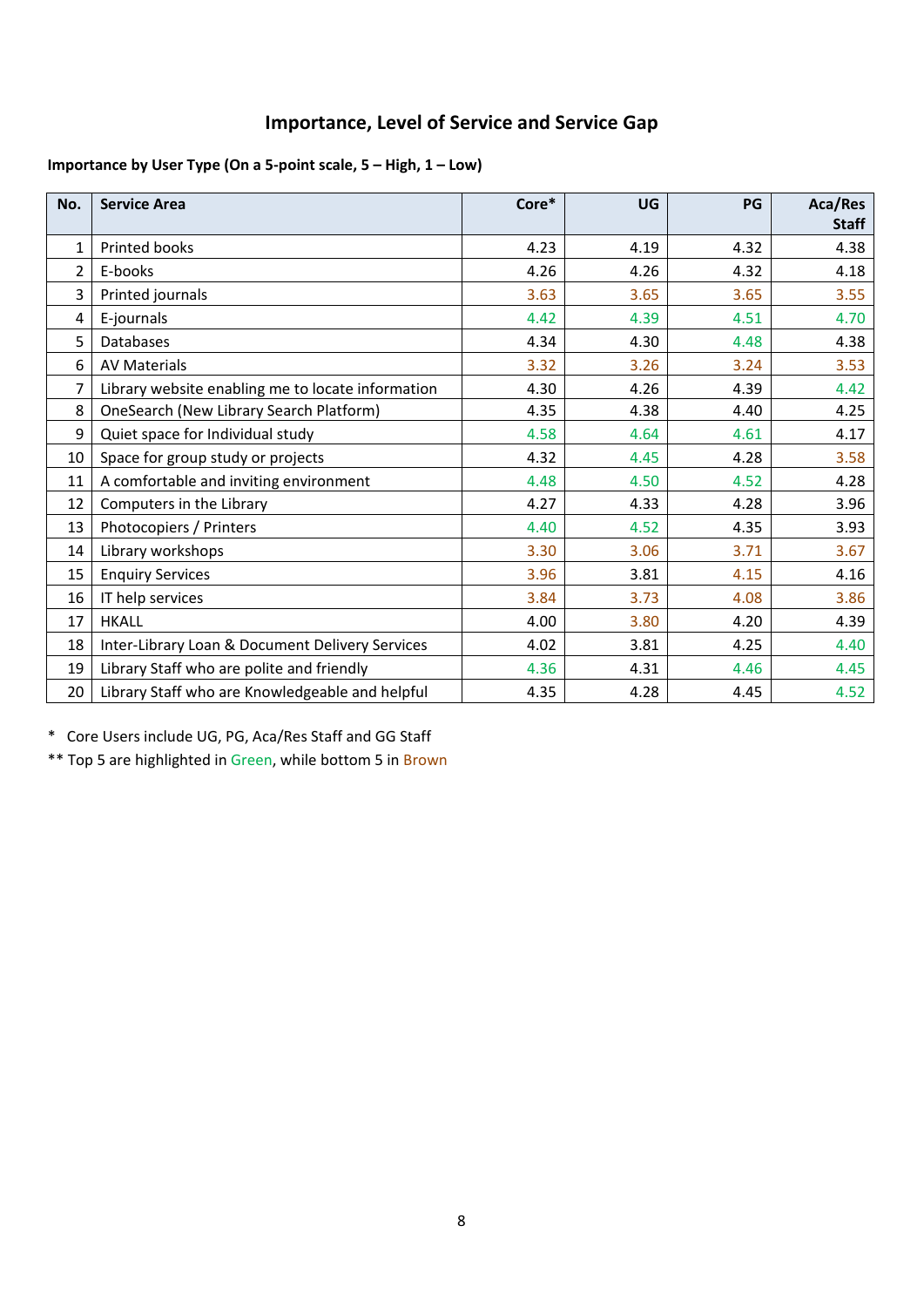#### **Importance of Collection by Faculty (On a 5‐point scale, 5 – High, 1 – Low)**

| Importance  | <b>Printed books</b> | E-books | <b>Printed</b> | E-journals | <b>Databases</b> | <b>AV Materials</b> |
|-------------|----------------------|---------|----------------|------------|------------------|---------------------|
|             |                      |         | journals       |            |                  |                     |
| <b>FAST</b> | 4.26                 | 4.18    | 3.61           | 4.27       | 4.30             | 3.28                |
| FB.         | 4.05                 | 4.03    | 3.56           | 4.20       | 4.23             | 3.12                |
| <b>FCE</b>  | 4.09                 | 4.35    | 3.67           | 4.40       | 4.40             | 3.23                |
| <b>FENG</b> | 4.12                 | 4.28    | 3.59           | 4.20       | 4.25             | 3.20                |
| <b>FH</b>   | 4.50                 | 4.25    | 3.84           | 4.37       | 4.29             | 3.26                |
| <b>FHSS</b> | 4.22                 | 4.31    | 3.54           | 4.68       | 4.42             | 3.44                |
| SD          | 4.36                 | 4.09    | 3.68           | 3.80       | 4.03             | 3.68                |
| <b>SHTM</b> | 4.00                 | 4.33    | 3.54           | 4.56       | 4.23             | 3.12                |
| Average     | 4.18                 | 4.24    | 3.61           | 4.36       | 4.31             | 3.27                |

#### **Importance of Physical Location by Faculty (On a 5‐point scale, 5 – High, 1 – Low)**

| Importance  | Quiet space for Individual<br>study | Space for group study or<br>projects | A comfortable and inviting<br>environment |
|-------------|-------------------------------------|--------------------------------------|-------------------------------------------|
|             |                                     |                                      |                                           |
| FAST        | 4.61                                | 4.29                                 | 4.48                                      |
| FB.         | 4.62                                | 4.42                                 | 4.48                                      |
| <b>FCE</b>  | 4.60                                | 4.33                                 | 4.49                                      |
| <b>FENG</b> | 4.63                                | 4.40                                 | 4.52                                      |
| FH          | 4.58                                | 4.19                                 | 4.53                                      |
| <b>FHSS</b> | 4.60                                | 4.40                                 | 4.52                                      |
| SD          | 4.35                                | 3.96                                 | 4.38                                      |
| <b>SHTM</b> | 4.56                                | 4.45                                 | 4.46                                      |
| Average     | 4.60                                | 4.35                                 | 4.50                                      |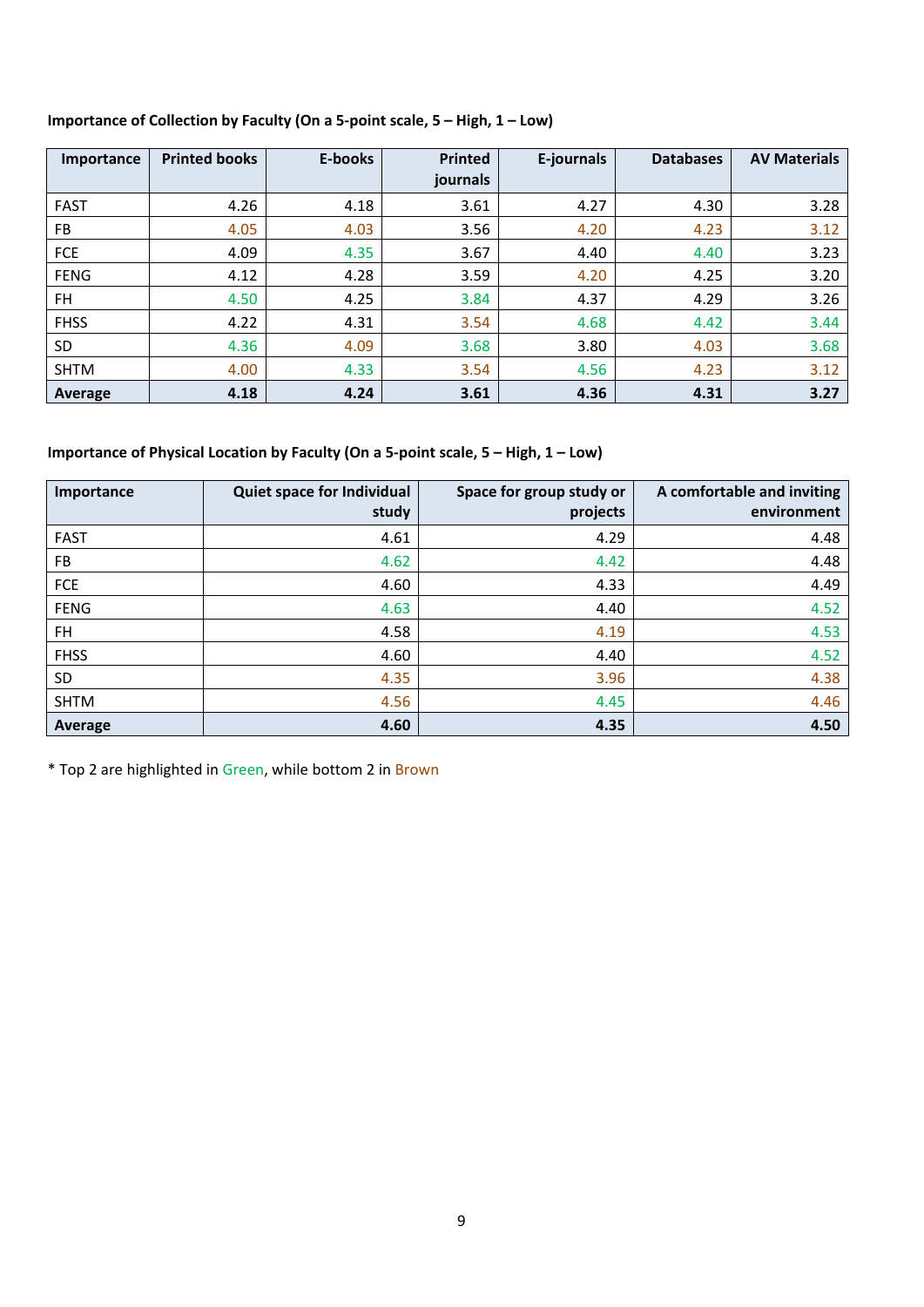|  | Level of Service by User Type (On a 5-point scale, 5 - High, 1 - Low) |  |
|--|-----------------------------------------------------------------------|--|
|--|-----------------------------------------------------------------------|--|

| No.          | <b>Service Area</b>                               | Core* | UG   | PG   | Aca/Res      |
|--------------|---------------------------------------------------|-------|------|------|--------------|
|              |                                                   |       |      |      | <b>Staff</b> |
| $\mathbf{1}$ | Printed books                                     | 4.01  | 3.93 | 4.14 | 4.19         |
| 2            | E-books                                           | 3.78  | 3.71 | 3.90 | 3.84         |
| 3            | Printed journals                                  | 3.74  | 3.68 | 3.89 | 3.74         |
| 4            | E-journals                                        | 3.97  | 3.91 | 4.10 | 4.05         |
| 5            | Databases                                         | 3.98  | 3.94 | 4.09 | 4.03         |
| 6            | <b>AV Materials</b>                               | 3.69  | 3.63 | 3.75 | 3.81         |
| 7            | Library website enabling me to locate information | 3.97  | 3.93 | 4.06 | 3.96         |
| 8            | OneSearch (New Library Search Platform)           | 3.96  | 3.96 | 4.04 | 3.83         |
| 9            | Quiet space for Individual study                  | 3.96  | 3.90 | 4.08 | 3.98         |
| 10           | Space for group study or projects                 | 3.66  | 3.57 | 3.82 | 3.79         |
| 11           | A comfortable and inviting environment            | 3.92  | 3.83 | 4.09 | 4.01         |
| 12           | Computers in the Library                          | 3.65  | 3.51 | 3.84 | 3.87         |
| 13           | Photocopiers / Printers                           | 3.53  | 3.34 | 3.81 | 3.83         |
| 14           | Library workshops                                 | 3.82  | 3.71 | 4.05 | 3.98         |
| 15           | <b>Enquiry Services</b>                           | 4.05  | 3.95 | 4.19 | 4.24         |
| 16           | IT help services                                  | 3.85  | 3.75 | 4.03 | 3.94         |
| 17           | <b>HKALL</b>                                      | 3.96  | 3.83 | 4.09 | 4.27         |
| 18           | Inter-Library Loan & Document Delivery Services   | 3.96  | 3.79 | 4.17 | 4.25         |
| 19           | Library Staff who are polite and friendly         | 4.20  | 4.11 | 4.38 | 4.37         |
| 20           | Library Staff who are Knowledgeable and helpful   | 4.18  | 4.10 | 4.34 | 4.29         |

\* Core Users include UG, PG, Aca/Res Staff and GG Staff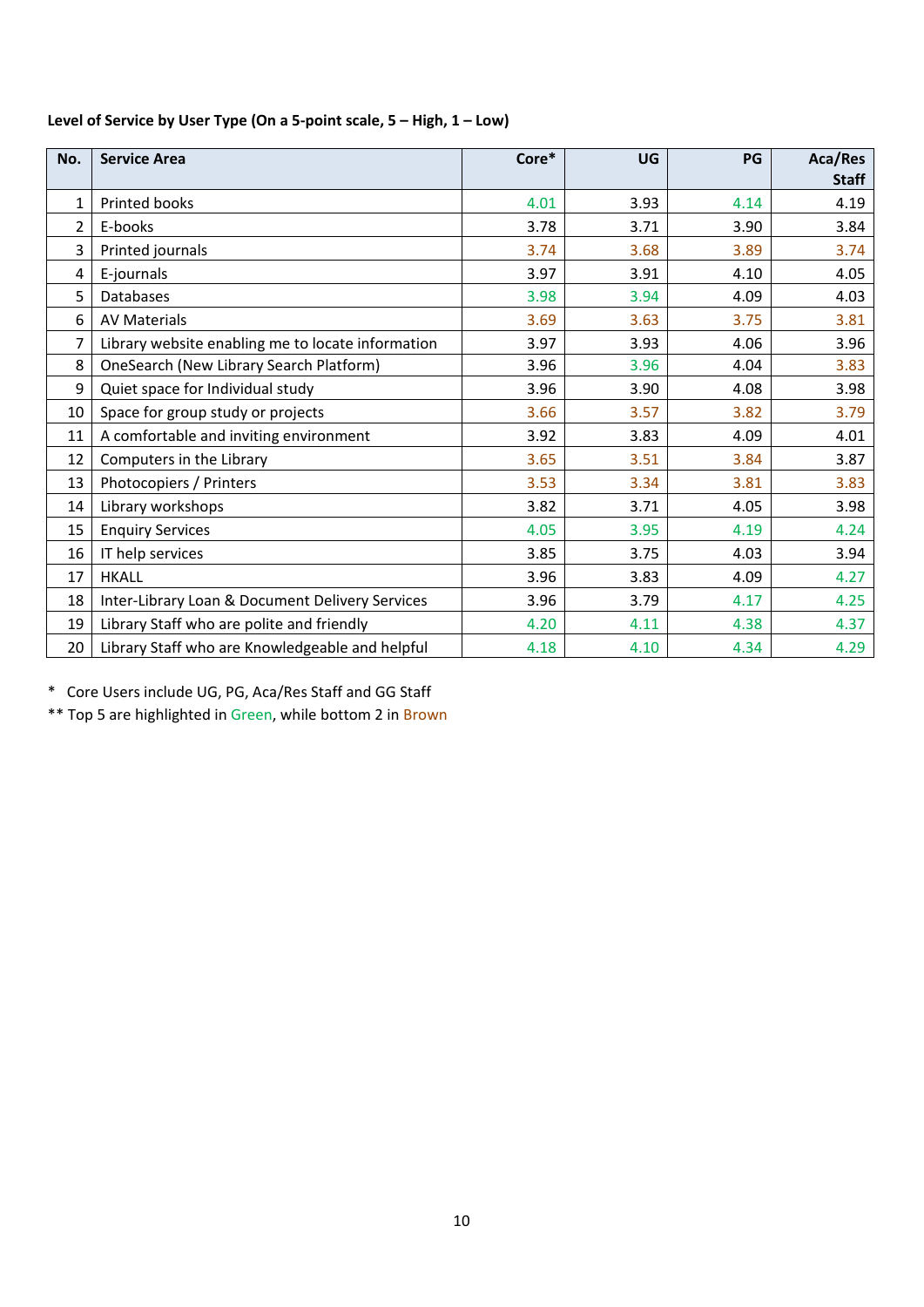#### **Level of Service of Collection by Faculty (On a 5‐point scale, 5 – High, 1 – Low)**

| Level       | <b>Printed books</b> | E-books | <b>Printed</b> | E-journals | <b>Databases</b> | <b>AV Materials</b> |
|-------------|----------------------|---------|----------------|------------|------------------|---------------------|
|             |                      |         | journals       |            |                  |                     |
| <b>FAST</b> | 4.09                 | 3.84    | 3.80           | 4.00       | 4.03             | 3.70                |
| FB.         | 4.01                 | 3.80    | 3.83           | 3.98       | 4.04             | 3.66                |
| <b>FCE</b>  | 4.12                 | 3.89    | 3.92           | 4.01       | 4.05             | 3.73                |
| <b>FENG</b> | 4.06                 | 3.84    | 3.77           | 3.93       | 4.01             | 3.70                |
| FH.         | 3.99                 | 3.78    | 3.77           | 3.94       | 3.99             | 3.69                |
| <b>FHSS</b> | 3.90                 | 3.64    | 3.55           | 3.93       | 3.87             | 3.64                |
| SD          | 3.85                 | 3.74    | 3.70           | 3.73       | 3.85             | 3.65                |
| <b>SHTM</b> | 3.99                 | 3.86    | 3.79           | 4.02       | 3.98             | 3.60                |
| Average     | 4.01                 | 3.79    | 3.75           | 3.96       | 3.98             | 3.68                |

#### Level of Service of Physical Location by Faculty (On a 5-point scale, 5 - High, 1 - Low)

| Importance  | Quiet space for Individual<br>study | Space for group study or<br>projects | A comfortable and inviting<br>environment |
|-------------|-------------------------------------|--------------------------------------|-------------------------------------------|
| <b>FAST</b> | 3.96                                | 3.75                                 | 3.97                                      |
| FB          | 3.86                                | 3.58                                 | 3.87                                      |
| <b>FCE</b>  | 3.99                                | 3.76                                 | 3.90                                      |
| <b>FENG</b> | 4.04                                | 3.74                                 | 3.96                                      |
| FH          | 4.01                                | 3.63                                 | 3.95                                      |
| <b>FHSS</b> | 3.86                                | 3.47                                 | 3.80                                      |
| SD          | 3.92                                | 3.62                                 | 3.83                                      |
| <b>SHTM</b> | 3.95                                | 3.68                                 | 3.94                                      |
| Average     | 3.95                                | 3.64                                 | 3.90                                      |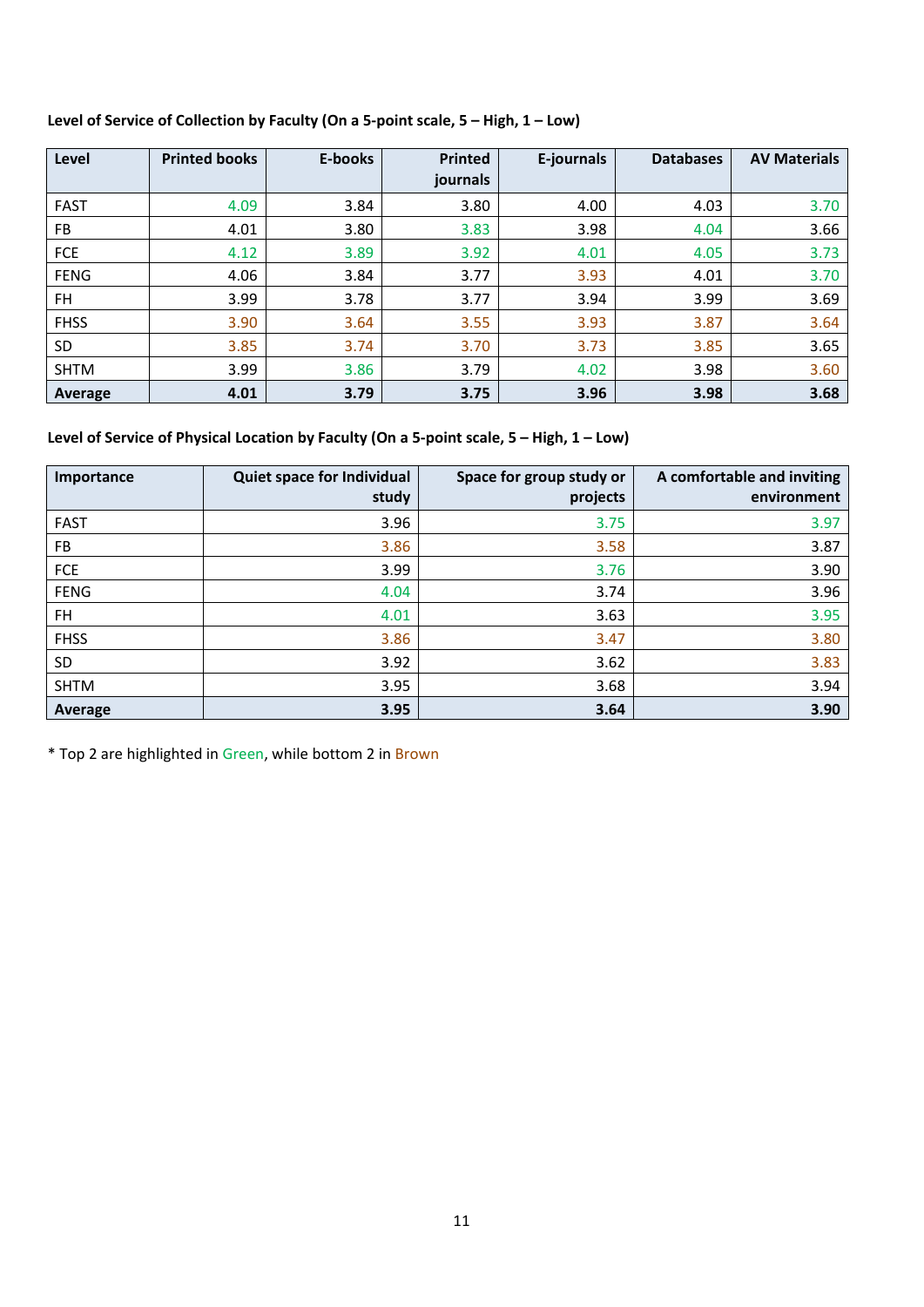#### **Gap between Importance of Services and Level of Services by User Type**

| No. | <b>Service Area</b>                               | Core*   | UG      | PG      | Aca/Res      |
|-----|---------------------------------------------------|---------|---------|---------|--------------|
|     |                                                   |         |         |         | <b>Staff</b> |
| 1   | Printed books                                     | $-0.22$ | $-0.25$ | $-0.18$ | $-0.20$      |
| 2   | E-books                                           | $-0.48$ | $-0.56$ | $-0.42$ | $-0.34$      |
| 3   | Printed journals                                  | 0.11    | 0.03    | 0.24    | 0.18         |
| 4   | E-journals                                        | $-0.46$ | $-0.48$ | $-0.41$ | $-0.65$      |
| 5   | <b>Databases</b>                                  | $-0.36$ | $-0.36$ | $-0.39$ | $-0.36$      |
| 6   | <b>AV Materials</b>                               | 0.37    | 0.37    | 0.51    | 0.28         |
| 7   | Library website enabling me to locate information | $-0.34$ | $-0.32$ | $-0.33$ | $-0.46$      |
| 8   | OneSearch (New Library Search Platform)           | $-0.39$ | $-0.42$ | $-0.37$ | $-0.42$      |
| 9   | Quiet space for Individual study                  | $-0.62$ | $-0.74$ | $-0.53$ | $-0.20$      |
| 10  | Space for group study or projects                 | $-0.66$ | $-0.89$ | $-0.46$ | 0.21         |
| 11  | A comfortable and inviting environment            | $-0.56$ | $-0.68$ | $-0.43$ | $-0.27$      |
| 12  | Computers in the Library                          | $-0.63$ | $-0.82$ | $-0.44$ | $-0.09$      |
| 13  | Photocopiers / Printers                           | $-0.87$ | $-1.18$ | $-0.53$ | $-0.09$      |
| 14  | Library workshops                                 | 0.52    | 0.65    | 0.33    | 0.31         |
| 15  | <b>Enquiry Services</b>                           | 0.09    | 0.14    | 0.05    | 0.08         |
| 16  | IT help services                                  | 0.01    | 0.03    | $-0.05$ | 0.07         |
| 17  | <b>HKALL</b>                                      | $-0.04$ | 0.02    | $-0.11$ | $-0.11$      |
| 18  | Inter-Library Loan & Document Delivery Services   | $-0.05$ | $-0.02$ | $-0.08$ | $-0.15$      |
| 19  | Library Staff who are polite and friendly         | $-0.16$ | $-0.20$ | $-0.08$ | $-0.08$      |
| 20  | Library Staff who are Knowledgeable and helpful   | $-0.17$ | $-0.19$ | $-0.11$ | $-0.23$      |

\* Core Users include UG, PG, Aca/Res Staff and GG Staff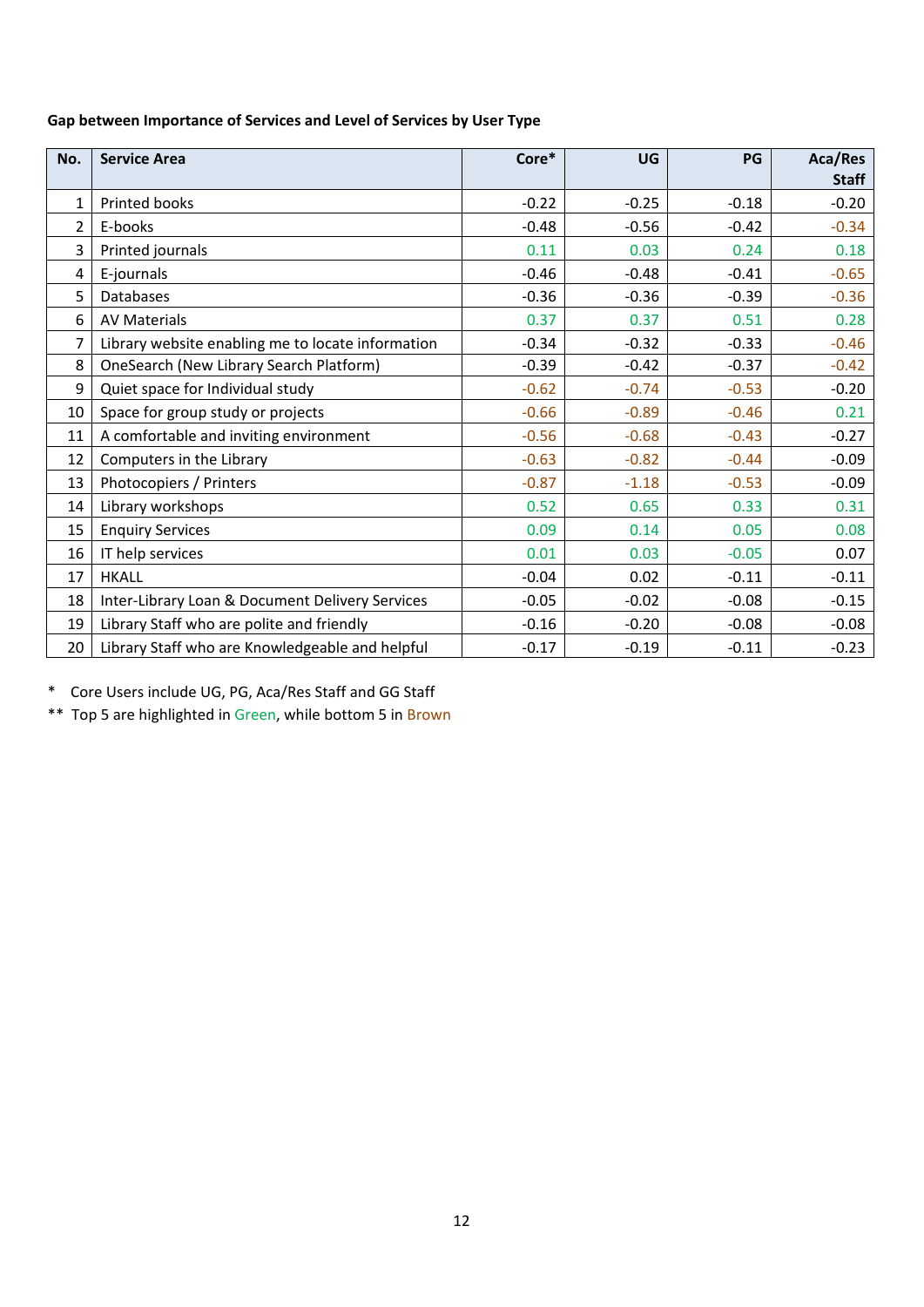### **Gap of Collection by Faculty**

| Level       | <b>Printed books</b> | E-books | <b>Printed</b> | E-journals | <b>Databases</b> | <b>AV Materials</b> |
|-------------|----------------------|---------|----------------|------------|------------------|---------------------|
|             |                      |         | journals       |            |                  |                     |
| <b>FAST</b> | $-0.16$              | $-0.34$ | 0.20           | $-0.26$    | $-0.27$          | 0.42                |
| FB.         | $-0.04$              | $-0.22$ | 0.27           | $-0.22$    | $-0.19$          | 0.54                |
| <b>FCE</b>  | 0.03                 | $-0.45$ | 0.25           | $-0.39$    | $-0.35$          | 0.50                |
| <b>FENG</b> | $-0.06$              | $-0.44$ | 0.18           | $-0.27$    | $-0.24$          | 0.50                |
| <b>FH</b>   | $-0.51$              | $-0.47$ | $-0.07$        | $-0.43$    | $-0.30$          | 0.43                |
| <b>FHSS</b> | $-0.32$              | $-0.67$ | 0.01           | $-0.75$    | $-0.56$          | 0.19                |
| <b>SD</b>   | $-0.52$              | $-0.35$ | 0.02           | $-0.08$    | $-0.18$          | $-0.03$             |
| <b>SHTM</b> | $-0.01$              | $-0.48$ | 0.24           | $-0.53$    | $-0.26$          | 0.48                |
| Average     | $-0.17$              | $-0.45$ | 0.14           | $-0.40$    | $-0.33$          | 0.40                |

#### **Gap of Physical Location by Faculty**

| Importance  | <b>Quiet space for Individual</b><br>study | Space for group study or<br>projects | A comfortable and inviting<br>environment |
|-------------|--------------------------------------------|--------------------------------------|-------------------------------------------|
| <b>FAST</b> | $-0.65$                                    | $-0.54$                              | $-0.52$                                   |
| FB          | $-0.76$                                    | $-0.84$                              | $-0.61$                                   |
| FCE         | $-0.60$                                    | $-0.57$                              | $-0.59$                                   |
| <b>FENG</b> | $-0.59$                                    | $-0.65$                              | $-0.55$                                   |
| FH          | $-0.57$                                    | $-0.56$                              | $-0.58$                                   |
| <b>FHSS</b> | $-0.74$                                    | $-0.93$                              | $-0.72$                                   |
| SD.         | $-0.42$                                    | $-0.34$                              | $-0.55$                                   |
| <b>SHTM</b> | $-0.61$                                    | $-0.77$                              | $-0.52$                                   |
| Average     | $-0.65$                                    | $-0.71$                              | $-0.60$                                   |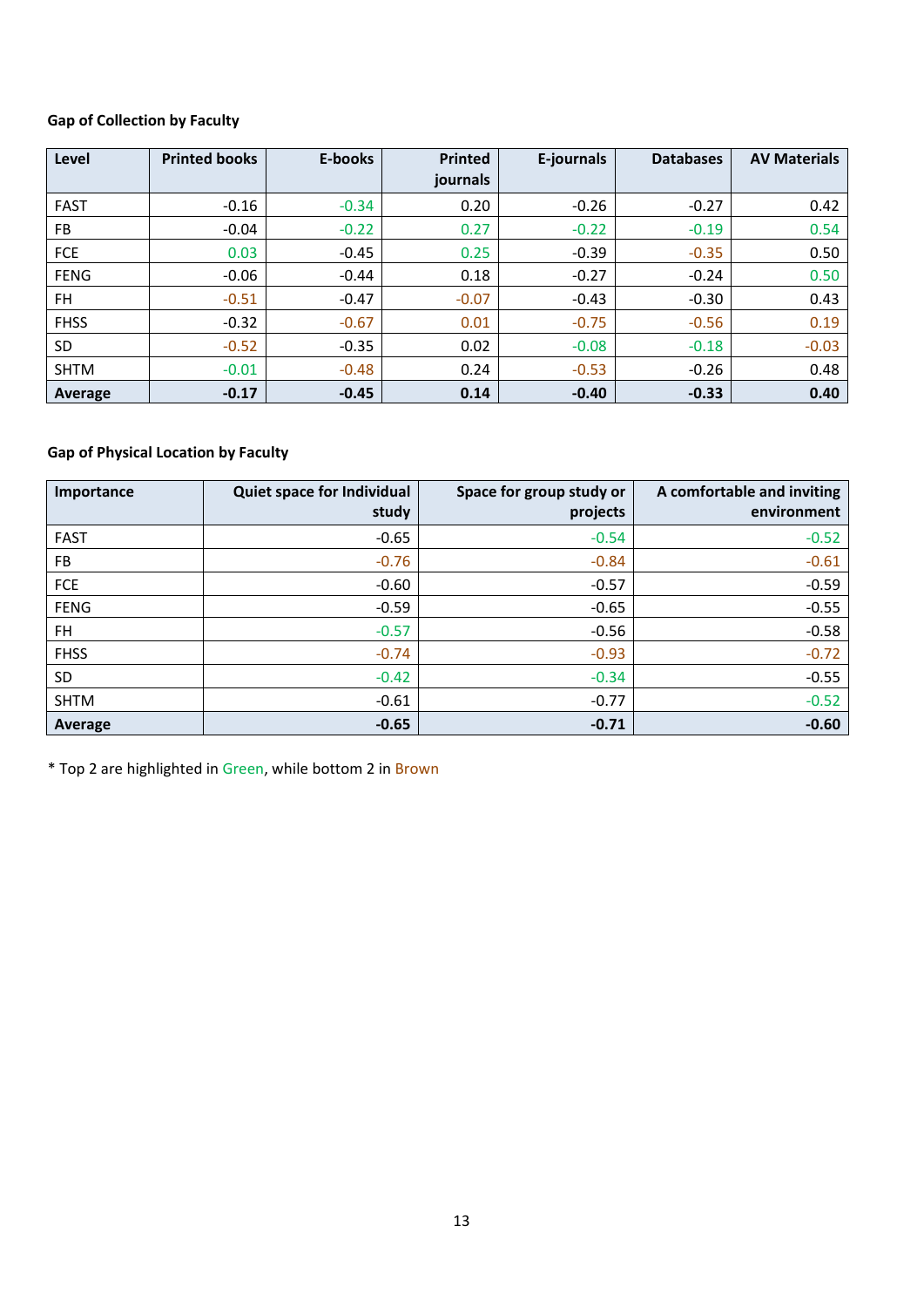#### **Importance, Level of Service, and Gap by Broad Category**

| <b>Broad Category</b>        | <b>Importance</b> | <b>Level of Service</b> | Gap     |
|------------------------------|-------------------|-------------------------|---------|
| <b>Physical Environment</b>  | 4.34              | 3.59                    | $-0.75$ |
| Library Equipment            | 4.46              | 3.85                    | $-0.61$ |
| Library Website & Catalogues | 4.33              | 3.96                    | $-0.36$ |
| <b>Library Collections</b>   | 4.07              | 3.87                    | $-0.20$ |
| Library Staff                | 4.35              | 4.19                    | $-0.16$ |
| HKALL/ILL                    | 4.01              | 3.96                    | $-0.04$ |
| <b>Enquiry Services</b>      | 3.90              | 3.95                    | 0.05    |
| Library Workshops            | 3.30              | 3.82                    | 0.52    |

\* Top 2 are highlighted in Green, while bottom 2 in Brown

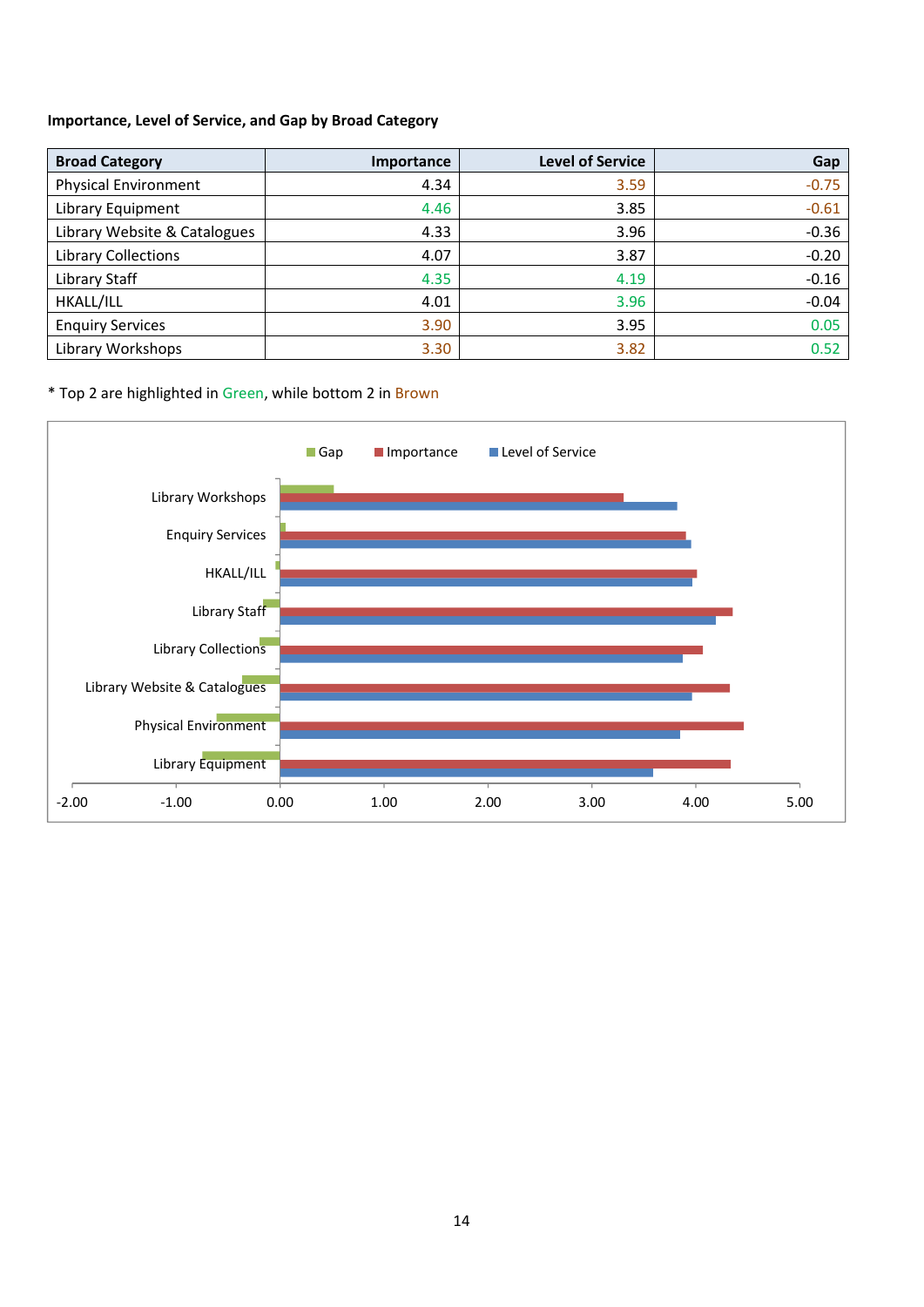## **Updatedness of Subject Areas, Efficiency and Information Skills for Research and Study**

| <b>User Type</b> | Keep updated in<br>subject areas | More efficient in<br><b>Research of Study</b> | <b>Information skills for</b><br><b>Research or Study</b> |
|------------------|----------------------------------|-----------------------------------------------|-----------------------------------------------------------|
| UG               | 3.81                             | 4.10                                          | 3.90                                                      |
| PG               | 4.07                             | 4.30                                          | 4.10                                                      |
| Aca/Res Staff    | 3.98                             | 4.16                                          | 3.94                                                      |
| GG Staff         | 3.76                             | 3.88                                          | 3.80                                                      |
| Others           | 3.75                             | 4.08                                          | 3.78                                                      |
| <b>Total</b>     | 3.88                             | 4.14                                          | 3.94                                                      |

Helpfulness of the Library by User Type (On a 5 point scale, 5 - strongly agree, 1 - strongly disagree):

Helpfulness of the Library by Faculty (On a 5 point scale,  $5$  – strongly agree,  $1$  – strongly disagree):

|                    | Keep updated in | More efficient in        | <b>Information skills for</b> |
|--------------------|-----------------|--------------------------|-------------------------------|
| <b>User Type</b>   | subject areas   | <b>Research of Study</b> | <b>Research or Study</b>      |
| <b>FAST</b>        | 3.94            | 4.19                     | 4.05                          |
| FB.                | 3.84            | 4.13                     | 3.92                          |
| <b>FCE</b>         | 3.93            | 4.18                     | 4.07                          |
| <b>FENG</b>        | 3.93            | 4.13                     | 3.96                          |
| <b>FH</b>          | 3.87            | 4.18                     | 3.90                          |
| <b>FHSS</b>        | 3.88            | 4.13                     | 3.90                          |
| <b>SD</b>          | 3.81            | 4.09                     | 3.81                          |
| <b>SHTM</b>        | 3.83            | 4.20                     | 3.95                          |
| <b>Grand Total</b> | 3.89            | 4.15                     | 3.95                          |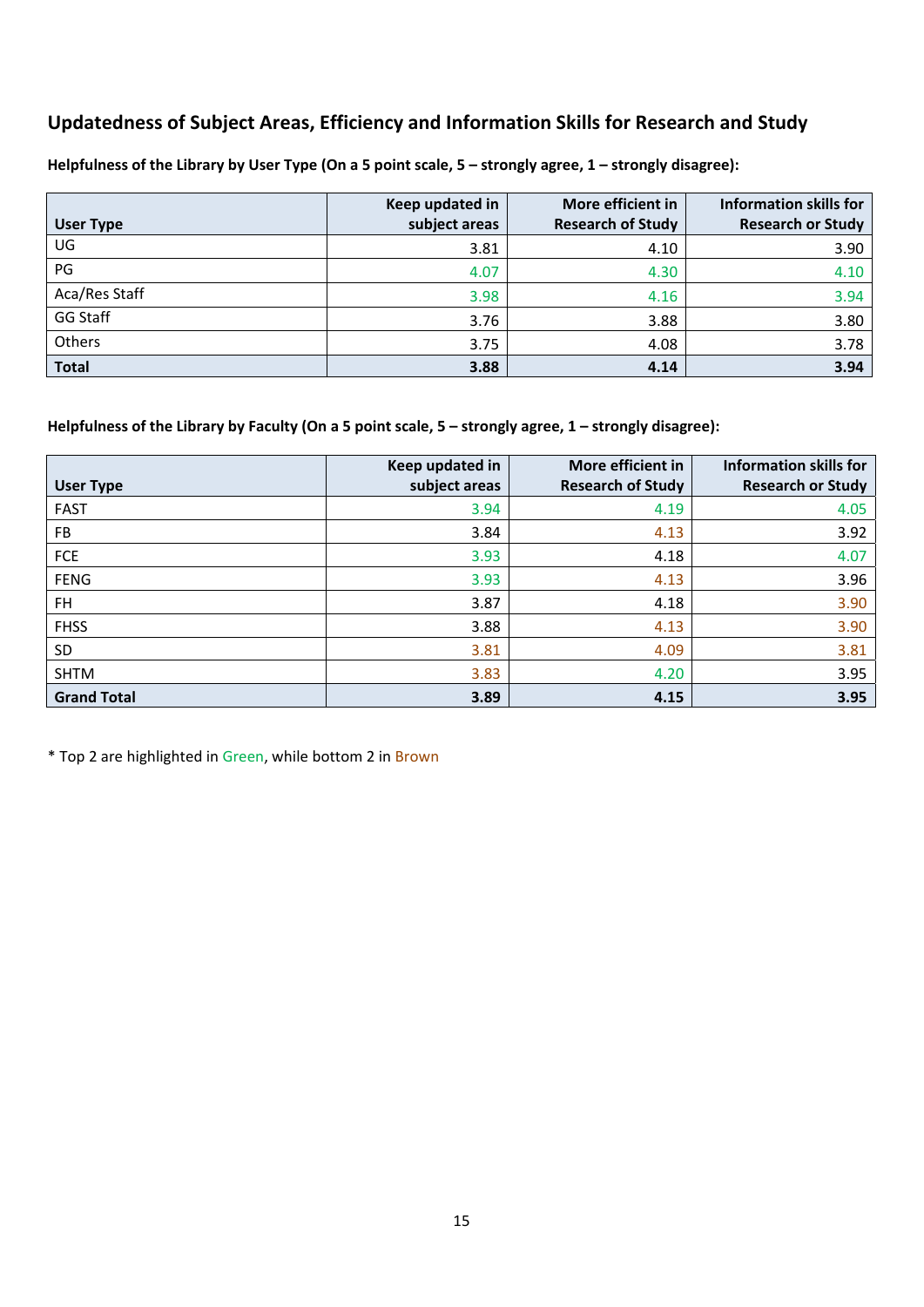# **Library Renovation Project**

|                   | UG   |         |     | PG      | <b>Aca/Res Staff</b> |         | <b>GG Staff</b> |         | Total* |         |
|-------------------|------|---------|-----|---------|----------------------|---------|-----------------|---------|--------|---------|
| Rating            | No.  | %       | No. | %       | No.                  | %       | No.             | %       | No.    | %       |
| 5                 | 297  | 18.28%  | 179 | 26.73%  | 46                   | 20.50%  | 25              | 12.69%  | 549    | 20.03%  |
| 4                 | 1210 | 59.57%  | 452 | 54.00%  | 143                  | 50.98%  | 134             | 54.42%  | 1956   | 57.09%  |
| 3                 | 525  | 19.38%  | 202 | 18.10%  | 103                  | 27.54%  | 108             | 32.89%  | 952    | 20.84%  |
| 2                 | 105  | 2.58%   | 18  | 1.08%   | 5                    | 0.89%   |                 | 0.00%   | 130    | 1.90%   |
|                   | 15   | 0.18%   | 3   | 0.09%   |                      | 0.09%   |                 | 0.00%   | 20     | 0.15%   |
| Total             | 2152 | 100.00% | 854 | 100.00% | 298                  | 100.00% | 267             | 100.00% | 3607   | 100.00% |
| Average<br>Rating |      | 3.78    |     | 3.92    |                      | 3.77    |                 | 3.69    |        | 3.80    |

#### Satisfaction on G/F 24-hour Study Centre by User Type (On a 5-point scale, 5 - High, 1 - Low)

Satisfaction on 3/F Multimedia Commons by User Type (On a 5-point scale, 5 - High, 1 - Low)

|                   | UG   |         |     | <b>PG</b> |     | <b>GG Staff</b><br><b>Aca/Res Staff</b> |     | Total*  |      |         |
|-------------------|------|---------|-----|-----------|-----|-----------------------------------------|-----|---------|------|---------|
| Rating            | No.  | %       | No. | %         | No. | %                                       | No. | %       | No.  | %       |
| 5                 | 240  | 15.43%  | 199 | 30.00%    | 40  | 17.89%                                  | 22  | 11.09%  | 508  | 19.04%  |
| 4                 | 1005 | 51.69%  | 391 | 47.15%    | 150 | 53.67%                                  | 143 | 57.66%  | 1700 | 50.99%  |
| 3                 | 782  | 30.17%  | 239 | 21.62%    | 102 | 27.37%                                  | 101 | 30.54%  | 1242 | 27.94%  |
| 2                 | 97   | 2.49%   | 19  | 1.15%     | 6   | 1.07%                                   | 3   | 0.60%   | 125  | 1.87%   |
| 1                 | 17   | 0.22%   | 3   | 0.09%     |     | 0.00%                                   |     | 0.10%   | 21   | 0.16%   |
| Total             | 2141 | 100.00% | 851 | 100.00%   | 298 | 100.00%                                 | 270 | 100.00% | 3596 | 100.00% |
| Average<br>Rating |      | 3.63    |     | 3.90      |     | 3.75                                    |     | 3.67    |      | 3.71    |

\*Total includes the input from "Other" User Type which is not listed.

\*\* User type who gave the highest rating is highlighted in Green.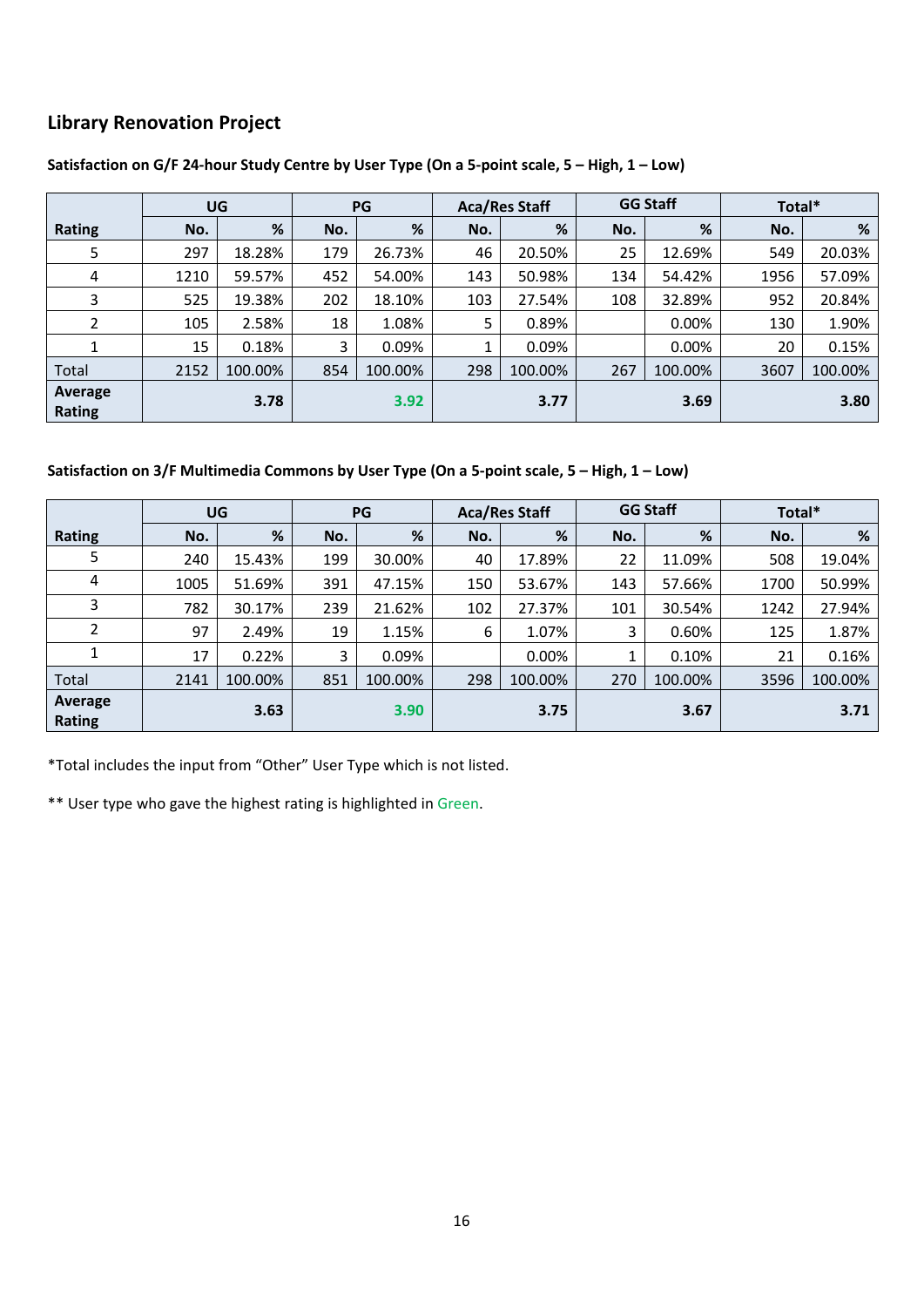#### **New Library Homepage**

|                          | UG   |         |     | PG      |     | <b>Aca/Res Staff</b> |     | <b>GG Staff</b><br>Total* |      |         |
|--------------------------|------|---------|-----|---------|-----|----------------------|-----|---------------------------|------|---------|
| Rating                   | No.  | %       | No. | %       | No. | %                    | No. | %                         | No.  | %       |
| 5                        | 323  | 20.56%  | 198 | 29.86%  | 46  | 20.89%               | 31  | 15.20%                    | 602  | 22.43%  |
| 4                        | 1010 | 51.44%  | 407 | 49.11%  | 147 | 53.41%               | 152 | 59.61%                    | 1734 | 51.69%  |
| 3                        | 623  | 23.80%  | 197 | 17.83%  | 76  | 20.71%               | 77  | 22.65%                    | 984  | 22.00%  |
| 2                        | 146  | 3.72%   | 48  | 2.90%   | 24  | 4.36%                | 13  | 2.55%                     | 232  | 3.46%   |
|                          | 38   | 0.48%   | 10  | 0.30%   |     | 0.64%                |     | 0.00%                     | 56   | 0.42%   |
| Total                    | 2140 | 100.00% | 860 | 100.00% | 300 | 100.00%              | 273 | 100.00%                   | 3608 | 100.00% |
| Average<br><b>Rating</b> |      | 3.67    |     | 3.85    |     | 3.67                 |     | 3.74                      |      | 3.72    |

#### Satisfaction on the new homepage design by User Type (On a 5-point scale,  $5 - High, 1 - Low$ )

\*Total includes the input from "Other" User Type which is not listed.

\*\* User type who gave the highest rating is highlighted in Green.

#### **Student Ambassadors**

#### **Awareness of Student Ambassadors by User Type**

| User Type            | <b>Not Aware</b> |        |      | Aware  |     | <b>Aware and tried</b> | Total* |         |
|----------------------|------------------|--------|------|--------|-----|------------------------|--------|---------|
|                      | No.              | %      | No.  | %      | No. | %                      | No.    | %       |
| UG                   | 932              | 43.45% | 1036 | 48.30% | 177 | 8.25%                  | 2145   | 100.00% |
| PG                   | 413              | 47.53% | 364  | 41.89% | 92  | 10.59%                 | 869    | 100.00% |
| <b>Aca/Res Staff</b> | 214              | 69.03% | 83   | 26.77% | 13  | 4.19%                  | 310    | 100.00% |
| <b>GG Staff</b>      | 190              | 71.16% | 65   | 24.34% | 12  | 4.49%                  | 267    | 100.00% |
| Total*               | 1766             | 48.70% | 1565 | 43.16% | 295 | 8.14%                  | 3626   | 100.00% |

#### **Satisfaction of Student Ambassadors by User Type (On a 5‐point scale, 5 – High, 1 – Low)**

|                   | <b>UG</b> |         | <b>PG</b> |         | <b>Aca/Res Staff</b> |         | <b>GG Staff</b> |         | Total*         |         |
|-------------------|-----------|---------|-----------|---------|----------------------|---------|-----------------|---------|----------------|---------|
| Rating            | No.       | %       | No.       | %       | No.                  | %       | No.             | %       | No.            | %       |
| 5                 | 108       | 25.53%  | 82        | 49.40%  | ┑                    | 24.14%  | 7               | 20.00%  | 205            | 30.83%  |
| 4                 | 179       | 42.32%  | 60        | 36.14%  | 9                    | 31.03%  | 17              | 48.57%  | 268            | 40.30%  |
| 3                 | 127       | 30.02%  | 23        | 13.86%  | 12                   | 41.38%  | 11              | 31.43%  | 180            | 27.07%  |
| $\overline{2}$    | 7         | 1.65%   |           | 0.60%   |                      | 3.45%   |                 | 0.00%   | 10             | 1.50%   |
|                   | 2         | 0.47%   |           | 0.00%   |                      | 0.00%   |                 | 0.00%   | $\overline{2}$ | 0.30%   |
| Total             | 423       | 100.00% | 166       | 100.00% | 29                   | 100.00% | 35              | 100.00% | 665            | 100.00% |
| Average<br>Rating |           | 3.91    |           | 4.34    |                      | 3.76    |                 | 3.89    |                | 4.00    |

\*Total includes the input from "Other" User Type which is not listed.

\*\* User type who gave the highest rating is highlighted in Green.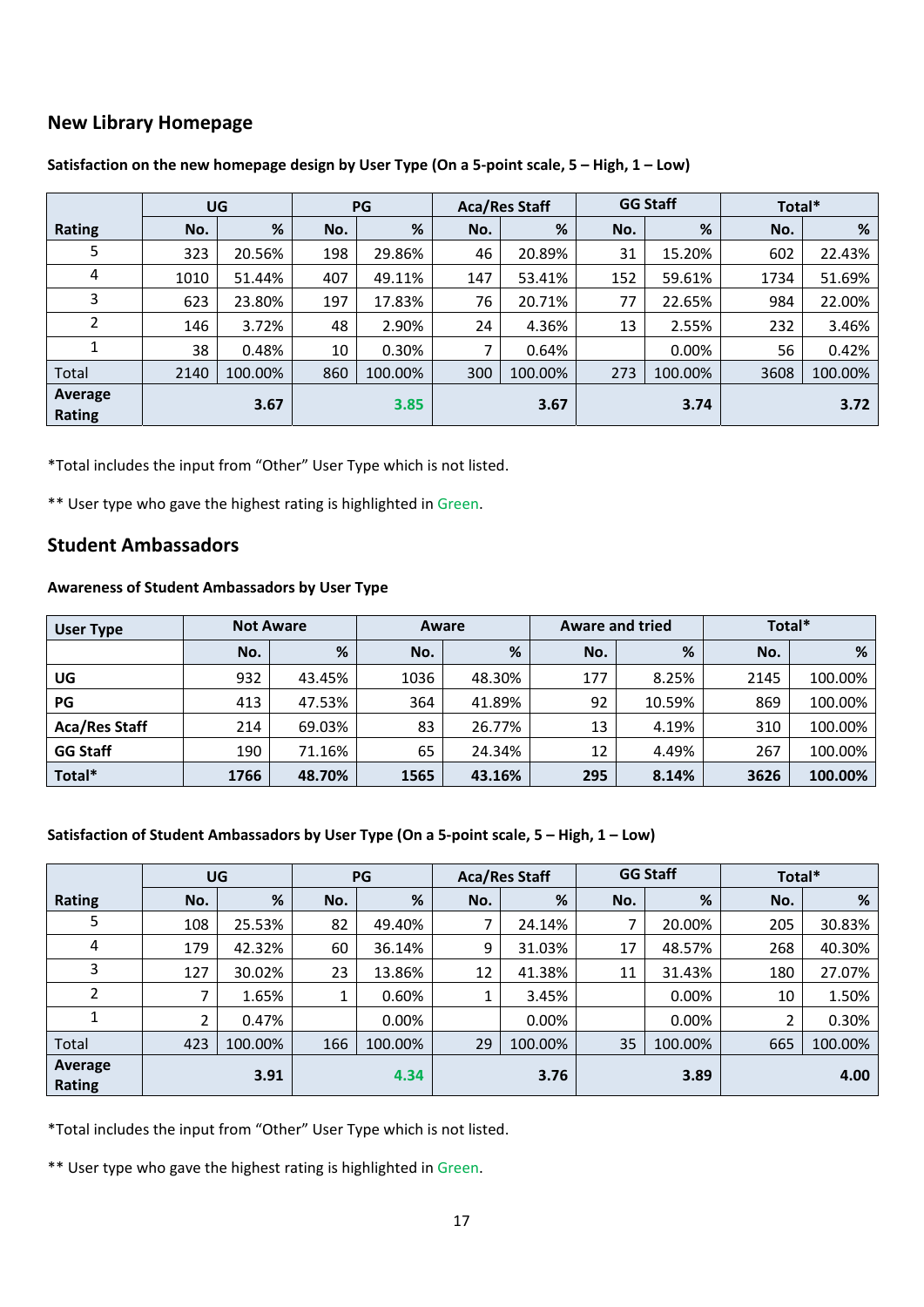# **WhatsApp Enquiry Services**

| <b>User Type</b>     | <b>Not Aware</b> |        | Aware |        | <b>Aware and tried</b> |       | Total* |         |
|----------------------|------------------|--------|-------|--------|------------------------|-------|--------|---------|
|                      | No.              | %      | No.   | %      | No.                    | %     | No.    | %       |
| UG                   | 1171             | 54.36% | 928   | 43.08% | 55                     | 2.55% | 2154   | 100.00% |
| PG                   | 505              | 57.98% | 320   | 36.74% | 46                     | 5.28% | 871    | 100.00% |
| <b>Aca/Res Staff</b> | 243              | 76.66% | 64    | 20.19% | 10                     | 3.15% | 317    | 100.00% |
| <b>GG Staff</b>      | 199              | 72.36% | 69    | 25.09% |                        | 2.55% | 275    | 100.00% |
| Total*               | 2141             | 58.63% | 1393  | 38.14% | 118                    | 3.23% | 3652   | 100.00% |

#### **Awareness of WhatsApp Enquiry Services by User Type**

#### Satisfaction of WhatsApp Enquiry Services by User Type (On a 5-point scale, 5 - High, 1 - Low)

|                   | UG  |         | <b>PG</b> |         | <b>Aca/Res Staff</b> |         | <b>GG Staff</b> |         | Total* |         |
|-------------------|-----|---------|-----------|---------|----------------------|---------|-----------------|---------|--------|---------|
| <b>Rating</b>     | No. | %       | No.       | %       | No.                  | %       | No.             | %       | No.    | %       |
| 5                 | 30  | 11.45%  | 29        | 26.61%  |                      | 31.82%  | 3               | 8.57%   | 70     | 16.09%  |
| 4                 | 77  | 29.39%  | 39        | 35.78%  | 5                    | 22.73%  | 15              | 42.86%  | 138    | 31.72%  |
| 3                 | 137 | 52.29%  | 38        | 34.86%  | 10                   | 45.45%  | 17              | 48.57%  | 205    | 47.13%  |
|                   | 17  | 6.49%   | 2         | 1.83%   |                      | 0.00%   |                 | 0.00%   | 20     | 4.60%   |
|                   |     | 0.38%   |           | 0.92%   |                      | 0.00%   |                 | 0.00%   |        | 0.46%   |
| Total             | 262 | 100.00% | 109       | 100.00% | 22                   | 100.00% | 35              | 100.00% | 435    | 100.00% |
| Average<br>Rating |     | 3.45    |           | 3.85    |                      | 3.86    |                 | 3.60    |        | 3.58    |

\*Total includes the input from "Other" User Type which is not listed.

\*\* User type who gave the highest rating is highlighted in Green.